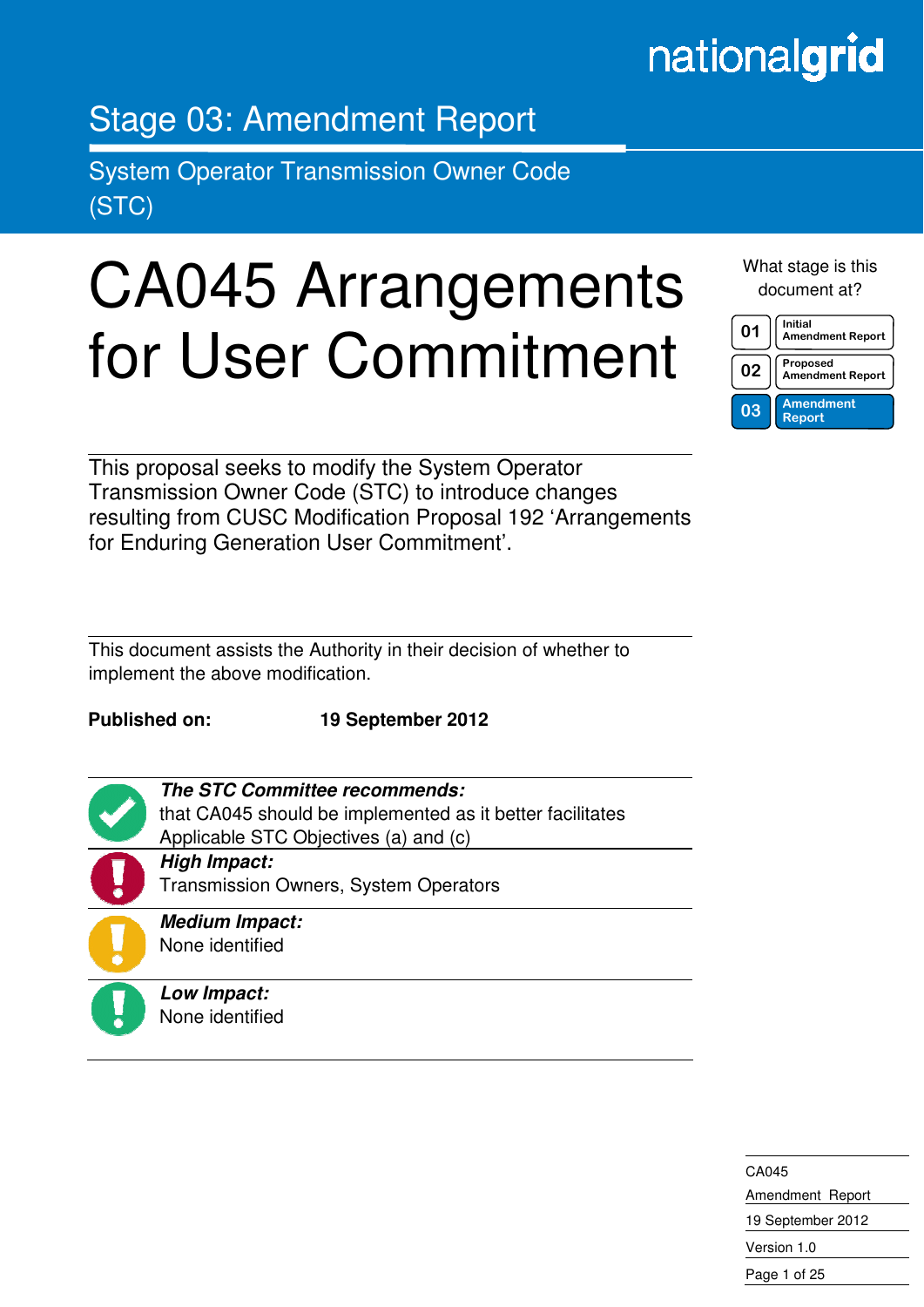| 2 Description of Proposed Modification and its Effects  4 |  |
|-----------------------------------------------------------|--|
|                                                           |  |
|                                                           |  |
|                                                           |  |
|                                                           |  |
|                                                           |  |
|                                                           |  |
|                                                           |  |

#### **About this document**

Further to the submission of Amendment Proposal CA045 and the subsequent wider industry consultation that was undertaken by STC Committee, this document is addressed and furnished to the Authority in order to assist them in their decision whether to implement Amendment Proposal CA045.

#### **Document Control**

| Version | Date                              | <b>Author</b> | <b>Change Reference</b>    |
|---------|-----------------------------------|---------------|----------------------------|
| 1. $0$  | 19 September 2012   STC Committee |               | Draft Amendment Report for |
|         |                                   |               | Authority submission       |



**Any Questions?**  Contact: **Lucy Hudson** 



**lucy.hudson @nationalgrid.com** 



Proposer: **Emma Clark**  National Grid Electricity

Transmission

CA045 Amendment Report 19 September 2012 Version 1.0 Page 2 of 25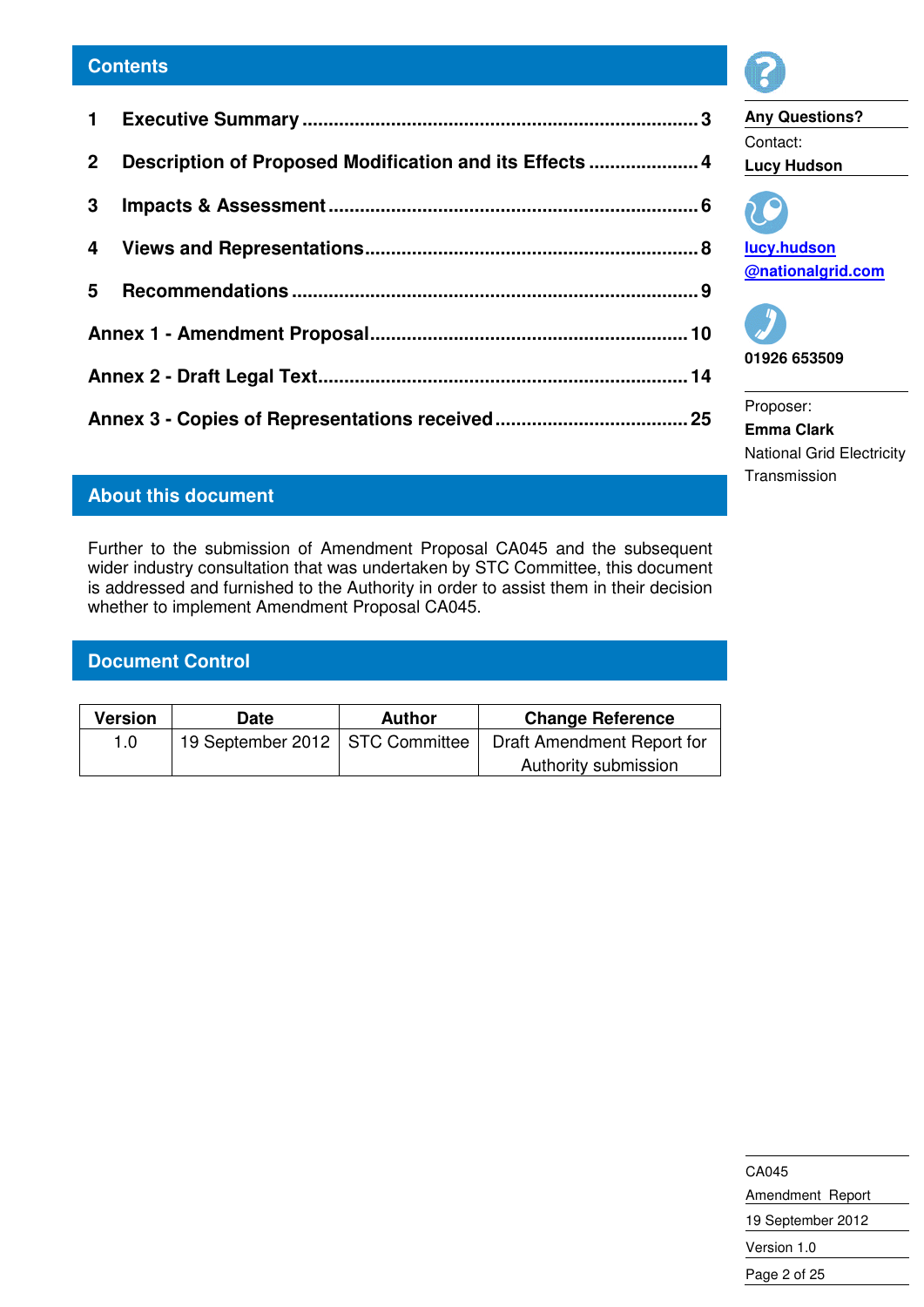#### **1 Executive Summary**

- 1.1 CA045 is a consequential change to the STC from CUSC Modification Proposal CMP192. CMP192 adds a new section to the CUSC to replace the existing methodology used to determine a generator's financial liabilities in relation to the provision of new or additional capacity. CMP192 was submitted to the Authority on 22 November 2011. On 30<sup>th</sup> March 2012 the Authority approved Workgroup Alternative CUSC Modification 5 with an implementation date of  $30<sup>th</sup>$  March 2012.<sup>1</sup> A transition period has now commenced and CMP192 is due to go live in April 2013.
- 1.2 Changing the User Commitment regime will result in the need to share more information with the Transmission Owner (TOs). This includes the requirement for the TOs to provide capital expenditure data to NGET every year for the current year and also a 3 year forecast. In addition to this, there will be a requirement for the TOs to provide project information on a 6 monthly basis.
- 1.3 STC Amendment Proposal CA045 was proposed by NGET and was formally submitted to the STC Committee meeting on 25<sup>th</sup> October 2011.
- 1.4 Following consideration, the STC Committee agreed at its meeting on  $29<sup>th</sup>$ February that Proposed Amendment CA045 should proceed directly to the Assessment and Report Phase
- 1.5 A number of comments on the legal text were received which suggested some clarification to the wording, particularly in terms of the definitions and to achieve a better level of consistency in the approach to the structure and language of the STC. The changes suggested did not affect the intention of the proposal and have been incorporated into the draft text contained within Annex 2 of this document.

#### **STC Committee Recommendation**

- 1.6 The STC Committee provisionally recommends that STC Amendment Proposal CA045 be approved for implementation.
- 1.7 Should the Authority approve STC Amendment Proposal CA045, it is provisionally recommended that the STC be modified 5 days after the Authority decision.

<sup>1</sup> Link to Authority Decision on CMP192:

-

http://www.ofgem.gov.uk/Pages/MoreInformation.aspx?docid=80&refer=Licensing/ElecCod es/CUSC/Amend

CA045 Amendment Report 19 September 2012 Version 1.0 Page 3 of 25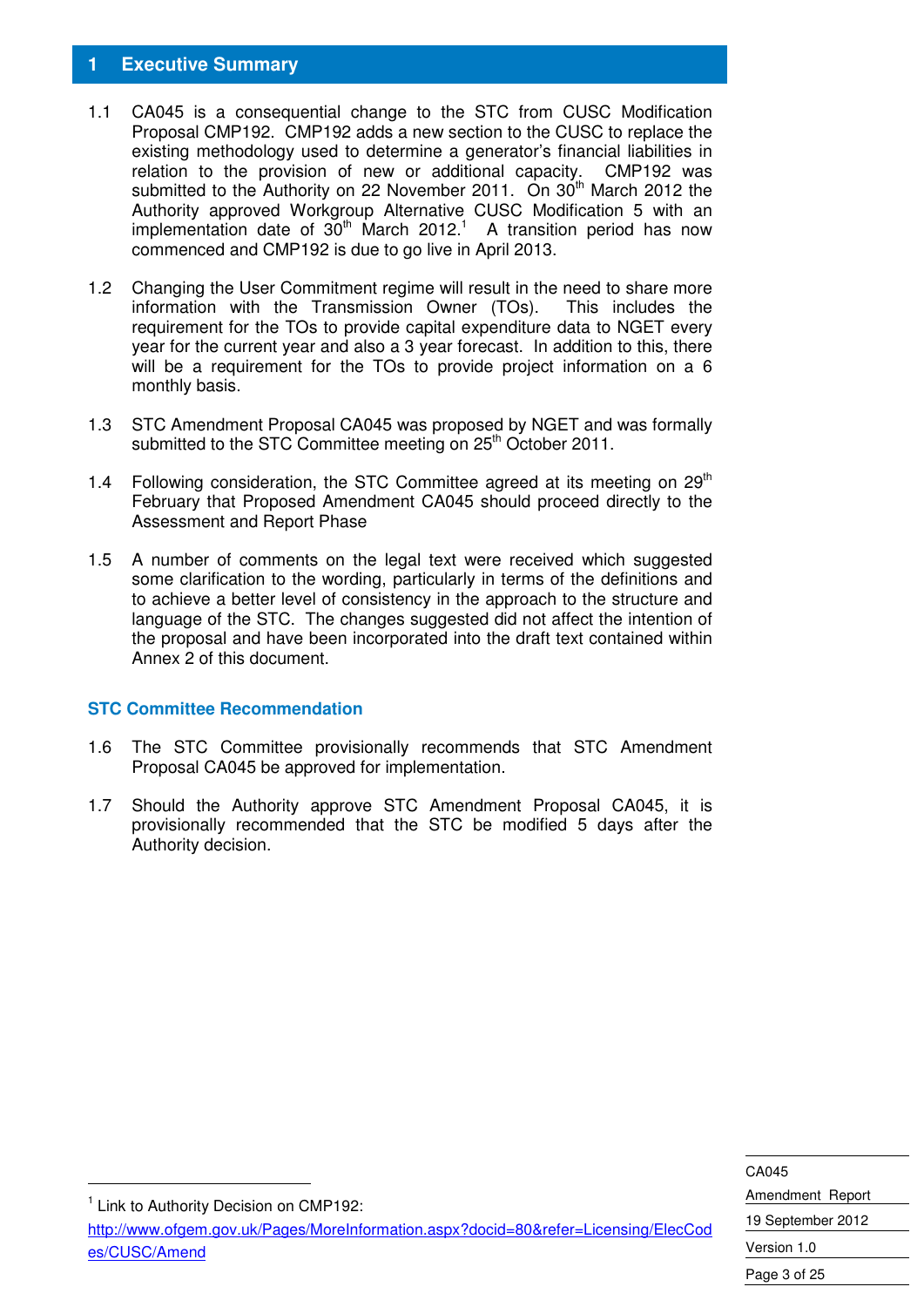#### **2 Description of Proposed Modification and its Effects**

- 2.1 This Proposed Amendment seeks to make changes to a number of Sections of the STC in order to include the requirements resulting from CMP192 to provide new data exchange obligations.
- 2.2 In August 2010 Ofgem initiated Project Transmi $T^2$  in order to review the charging and connection arrangements in the context of sustainability, affordability and security of supply achieving a timely move to a low carbon energy sector. A significant area of concern for the industry was identified as User Commitment, in particular securities associated with user commitment for pre commissioning generation and the potential volatility in the liabilities and associated security. In response to this, Ofgem stated in their open letter of 25th January 2011 that: "We now expect NGET to focus, as a matter of priority, on developing an enduring solution for User Commitment."
- 2.3 CMP192 was raised in February 2011 and a decision was made by the Authority on  $30<sup>th</sup>$  March 2012<sup>3</sup>.
- 2.4 CMP192 codifies into the CUSC the new arrangements for calculating user commitment liabilities for pre and post commissioning Users. These arrangements replace Final Sums and Interim Generic User Commitment Methodology (IGUCM) and impact on the bilateral connection agreements. CMP192 has the effect that the Generator User Commitment liabilities are calculated using (i) a cancellation amount for pre-commissioning power stations that takes account of transmission investment for local and wider works, and (ii) a closure amount for post-commissioning power stations that takes account of the investment for wider works. The consequence of a power station closing or cancelling is that the TO investment could be spent unnecessarily.
- 2.5 CMP192 splits liabilities into two components; Wider and Attributable. A generator's wider liability is intended to cover those transmission investments which are undertaken for the benefit of the system as a whole, generators and consumers. A generator's Attributable liability is intended to cover those investments which are solely or mainly at risk due to the actions of that generator. The definition used in CMP192 for Attributable works is that they should be those works required to connect the generator to the Main Integrated Transmission System (MITS) substation (MITS as defined in Section 14 of the CUSC).
- 2.6 The data items that will be required from the TOs to feed into the calculation of generators' Wider and Attributable liabilities are as follows:
	- 2.6.1 Wider Liability (provided annually by 01 October)
		- (i) TO CAPEX for forthcoming financial year split by load related and non-load related (excluding any works flagged as Attributable, see below)
		- (ii) Forecast annual TO CAPEX for next 3 financial years (excluding any works flagged as Attributable, see below

-

 $3$  Link to the final CMP192 Report http://www.nationalgrid.com/uk/Electricity/Codes/systemcode/amendments/currentamend mentproposals/

CA045 Amendment Report 19 September 2012 Version 1.0 Page 4 of 25

<sup>&</sup>lt;sup>2</sup> Link to Project TransmiT documents of Ofgem Website http://www.ofgem.gov.uk/Networks/Trans/PT/Pages/ProjectTransmiT.aspx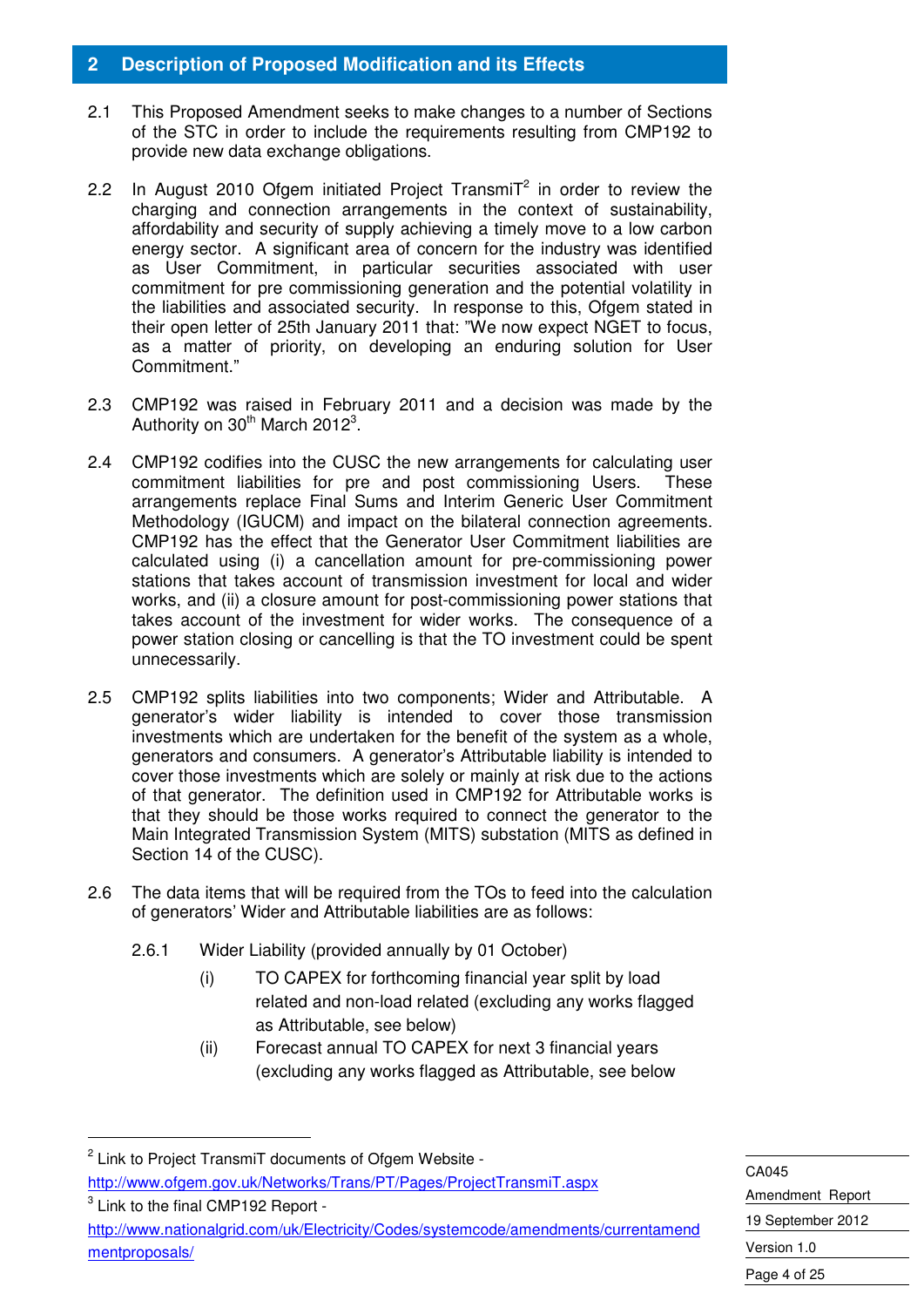2.6.2 Attributable Liability (provided biannually by 01 December and 01 June)

- (i) For each pre-commissioning generator, which schemes are classed as Attributable works (as would be defined in the new Section 15 of the CUSC).
- (ii) For each scheme component, an estimate of the total cost
- (iii) For each scheme component, an estimate of the costs that will be incurred during the following 6 month security period (i.e. April to September, October to March).
- (iv) For each scheme component, an estimate of the capability in MW
- (v) For each scheme component, an estimate of the assets that could be economically re-used should the scheme no longer be required, provided as a percentage of the total cost provided under (ii)
- (vi) For pre-commissioning generators not connecting at the nearest MITS substation, the straight –line distance between the generator and the nearest MITS substation.
- 2.7 The CAPEX information required to calculate the Wider liabilities is currently not shared with National Grid. CA045 seeks to put in place a requirement for TOs to provide this information to National Grid on an aggregated level. This information is already provided to Ofgem as part of the annual regulatory reporting submission. TOs currently provide information to National Grid for securities purposes every 6 months detailing the costs of individual schemes. It is anticipated that the data required for Attributable liabilities would replace this for generation projects.
- 2.8 The view that any data provided is part of an existing TO data submission was supported by the TO respondents during the CMP192 Consultation.<sup>4</sup>
- 2.9 No Alternative Amendments to CA045 were submitted.

-

mentproposals/

CA045 Amendment Report 19 September 2012 Version 1.0 Page 5 of 25  $4$  These responses can be found on pages 149-151 of Volume 2 of the Workgroup Report published in September 2011 located at http://www.nationalgrid.com/uk/Electricity/Codes/systemcode/amendments/currentamend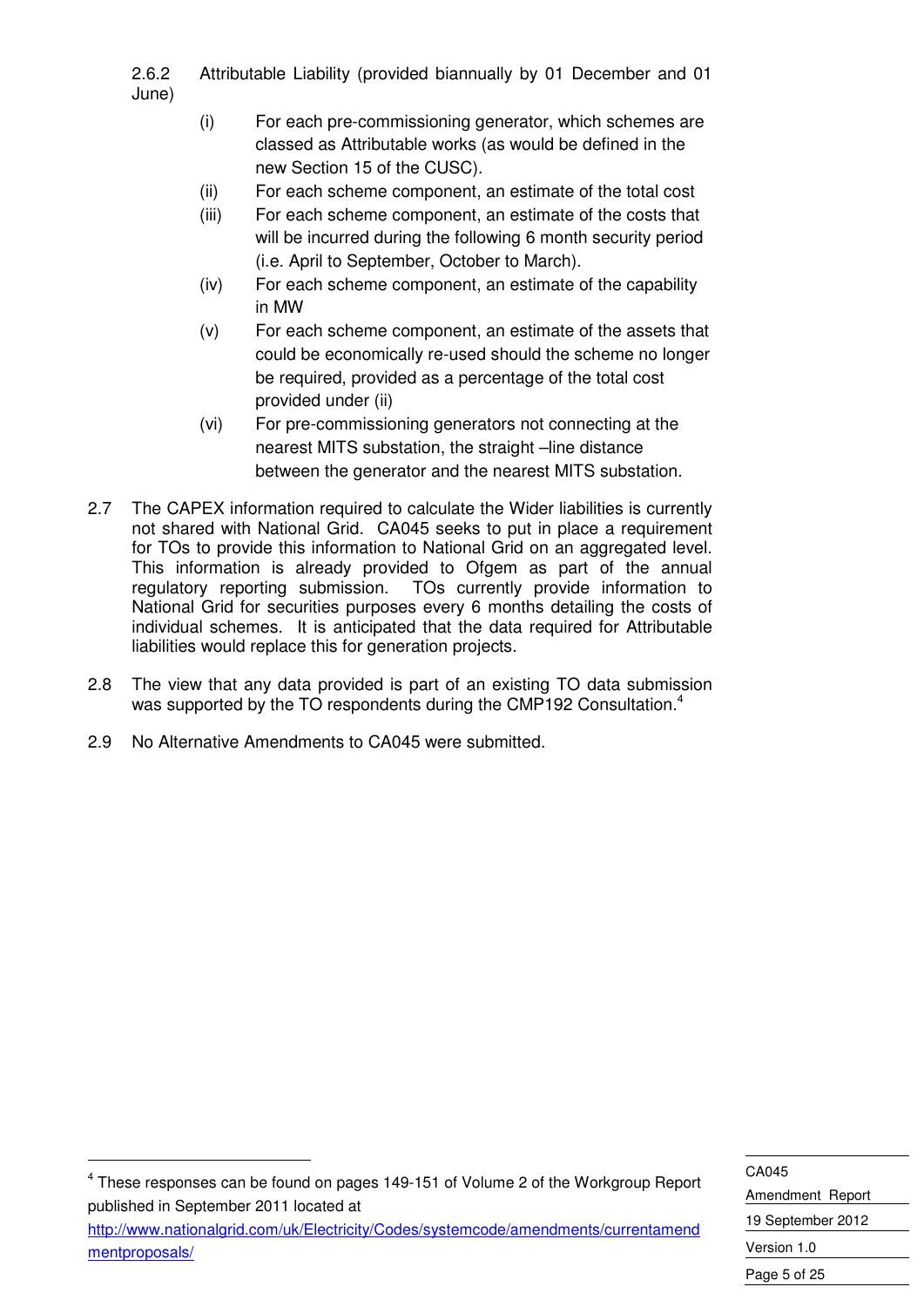#### 3.1 **STC Parties' Assessments**

#### 3.1.1 **National Grid**

National Grid is supportive of Amendment Proposal CA045. The implementation of CA045 would not have any physical impact on National Grid's Transmission system or require any changes to the IS systems. No additional works or monies would be required to implement the proposed change as the information required is already submitted under regulatory reporting.

#### 3.1.2 **Offshore Transmission Owners (OFTOs)**

The OFTOs are supportive of Amendment Proposal CA045. The implementation of CA045 would not have any physical impact on OFTO System (s) or require any changes to the IS systems.

#### 3.1.3 **Scottish Hydro-Electric Transmission Limited (SHETL)**

SHETL is supportive of Amendment Proposal CA045. The implementation of CA045 would not have any physical impact on SHETL System (s) or require any changes to the IS systems.

#### 3.1.4 **SP Transmission Limited (SPT)**

SPT is supportive of Amendment Proposal CA045. The implementation of CA045 would not have any physical impact on SPT System (s) or require any changes to the IS systems.

#### 3.2 **Impact on STC/STCPs**

CA045 requires amendments to the following parts of the STC:

- Section D Planning Co-ordination
- Section J Interpretations and Definitions
- Schedule 5 NGET Connection Application
- Schedule 7 System Construction Applications
- Schedule 8 TO Construction Offers
- Schedule 9 TO Construction Terms
- Schedule 13 NGET Requests for Statement of Works

#### 3.3 **Impact on Greenhouse Gas emissions**

The proposed modification will not have an impact on Greenhouse Gas emissions.

CA045 Amendment Report 19 September 2012 Version 1.0 Page 6 of 25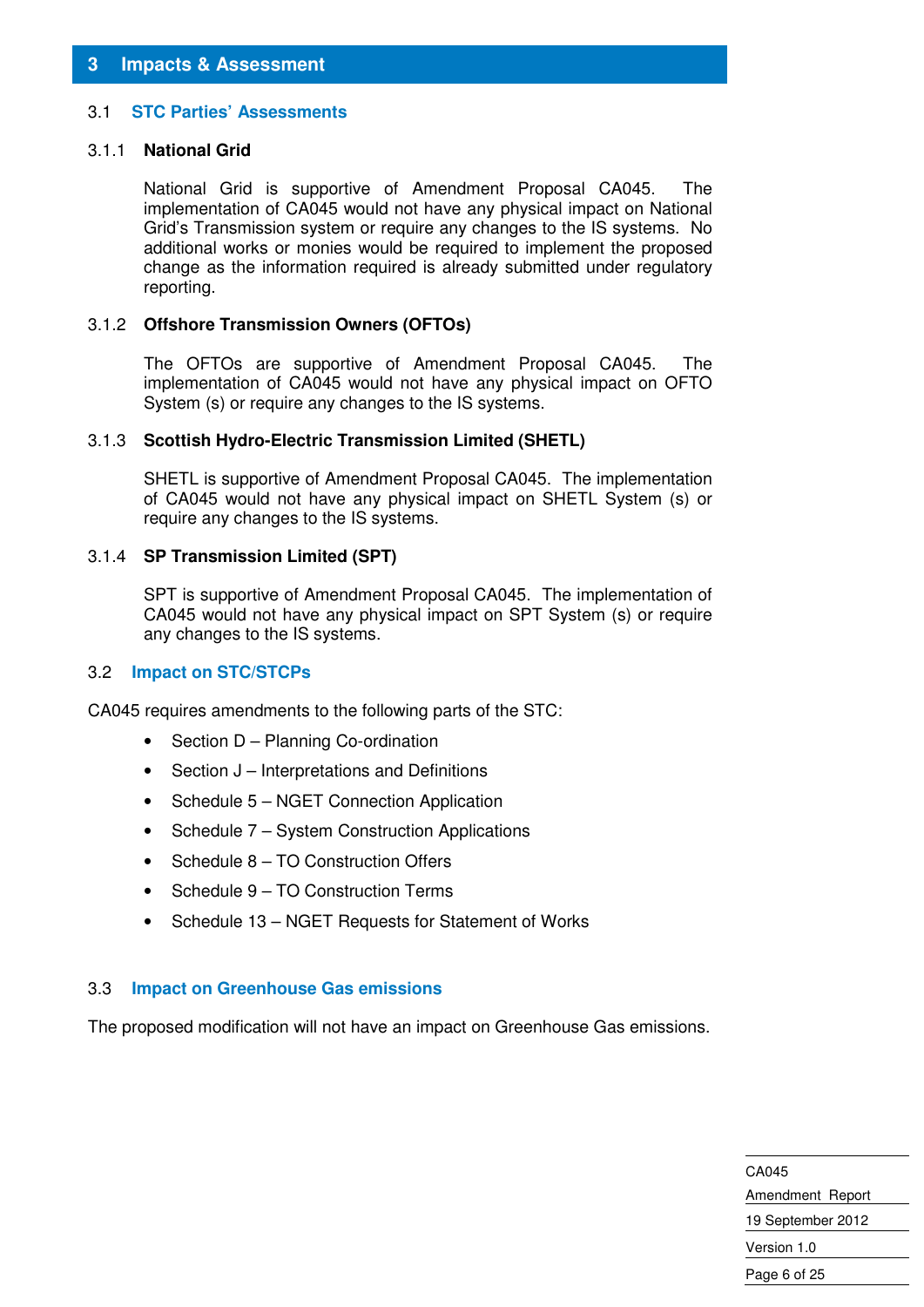#### 3.4 **Assessment against STC Objectives**

The STC Committee considers that CA045 would better facilitate the STC objective(s):

(a) efficient discharge of the obligations imposed upon transmission licensees by transmission licences and the Act;

Better facilitated by enabling improved planning and development of the transmission system in a more effective manner, supporting the duties under the Act and the requirements of the licence  $(C17)$ .

(c) facilitating effective competition in the generation and supply of electricity, and (so far as consistent therewith) facilitating such competition in the distribution of electricity;

Better facilitated by having open governance whereby more information on future connection to the system is provided.

#### 3.5 **Impact on core industry documents**

The proposed modification does not impact on any core industry documents

#### 3.6 **Impact on other industry documents**

The proposed modification does not impact on any other industry documents

CA045 Amendment Report 19 September 2012 Version 1.0 Page 7 of 25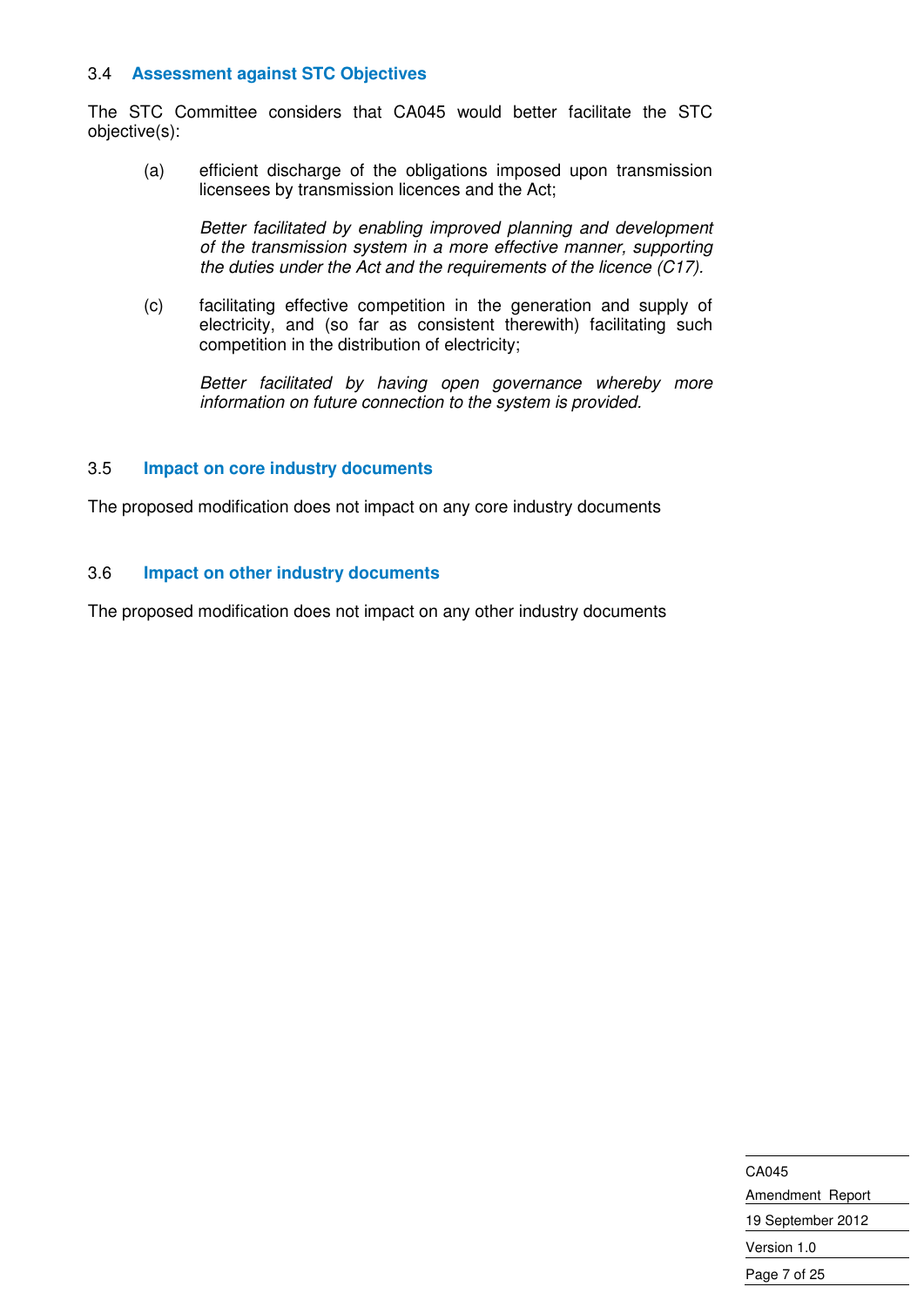#### **4 Views and Representations**

- 4.1 Views have been invited from Industry parties upon the Proposed Amendment CA044. The Industry Consultation opened on 6 August 2012 and closed 20 working days later on 4 September 2012.
- 4.2 The STC Committee received 1 response during the industry consultation and this is attached as Annex 3. This response is supportive of CA045.

CA045 Amendment Report 19 September 2012 Version 1.0 Page 8 of 25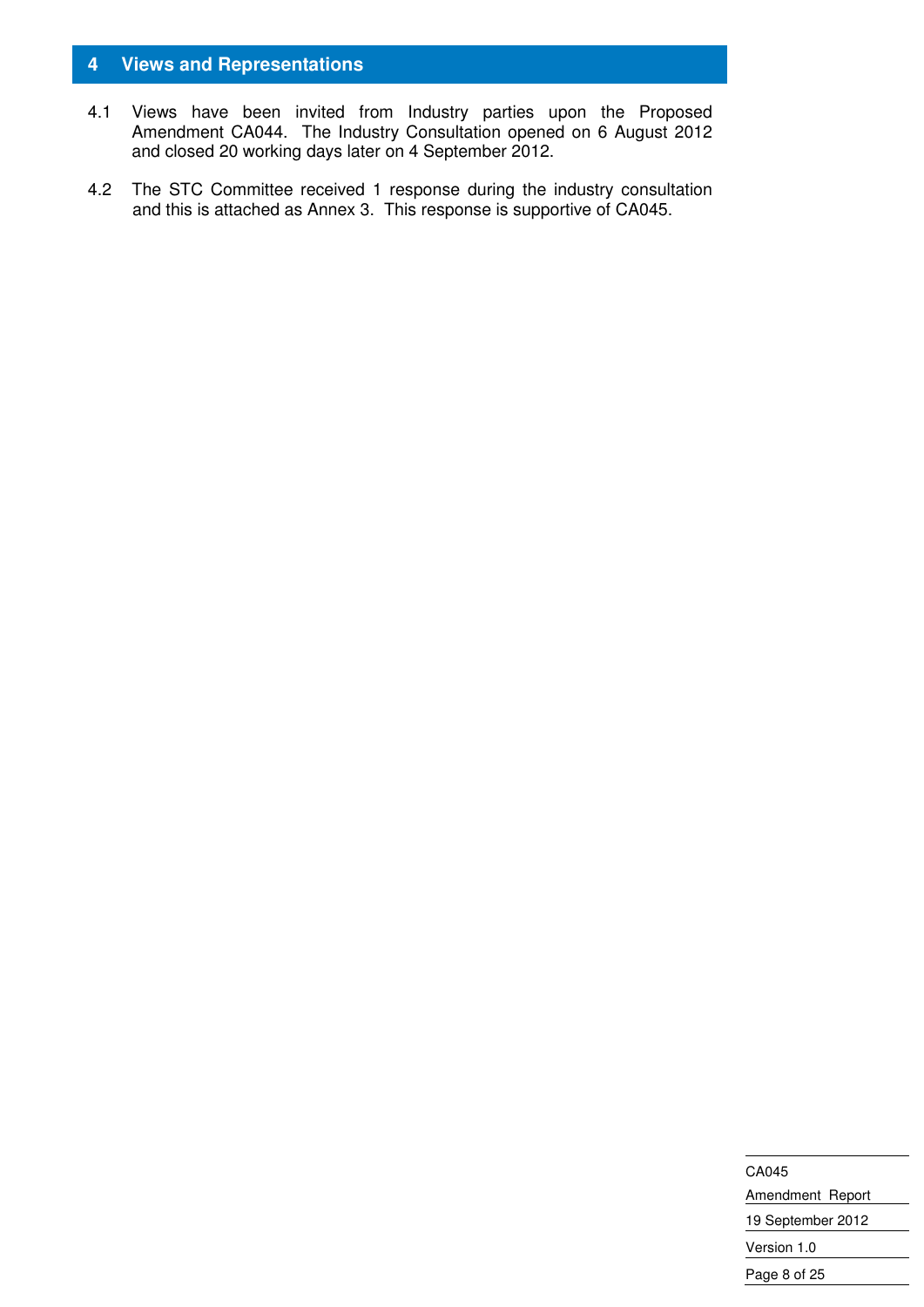#### **5 Recommendations**

- 5.1 The STC Committee recommends that STC Amendment Proposal CA045 be approved for implementation.
- 5.2 Should the Authority approve Amendment Proposal CA045, it is recommended that the STC be modified 5 business days after the Authority's decision.
- 5.3 The following timeline for progressing CA045 is as follows:

| 29 February 2012  | Amendment Proposal referred to Assessment & Report      |
|-------------------|---------------------------------------------------------|
|                   | Phase by STC Committee                                  |
| 15 May 2012       | NGET to submit draft Initial Amendment Report to STC    |
|                   | Committee for Parties to provide their Assessment       |
| 26 July 2012      | STC Committee to confirm Assessment and provide         |
|                   | approval for Proposed Amendment Report to be circulated |
|                   | for 20 day consultation, at Committee meeting           |
| 06 August 2012    | NGET to issue out for 20 day consultation               |
| 04 September 2012 | <b>Consultation closes</b>                              |
| 19 September 2012 | NGET to submit Proposed Amendment Report to STC         |
|                   | Committee to consider representations made              |
| 26 September 2012 | STC Committee to approve Amendment Report for           |
|                   | submission to the Authority at Committee meeting        |
| 1 October 2012    | NGET to submit Amendment Report to the Authority        |
| 5 November 2012   | <b>Expected Decision Date</b>                           |
| 12 November 2012  | <b>Expected Implementation Date</b>                     |

| CA045 Amendment   |  |
|-------------------|--|
| Report            |  |
| 19 September 2012 |  |
| Version 1.0       |  |
| Page 9 of 25      |  |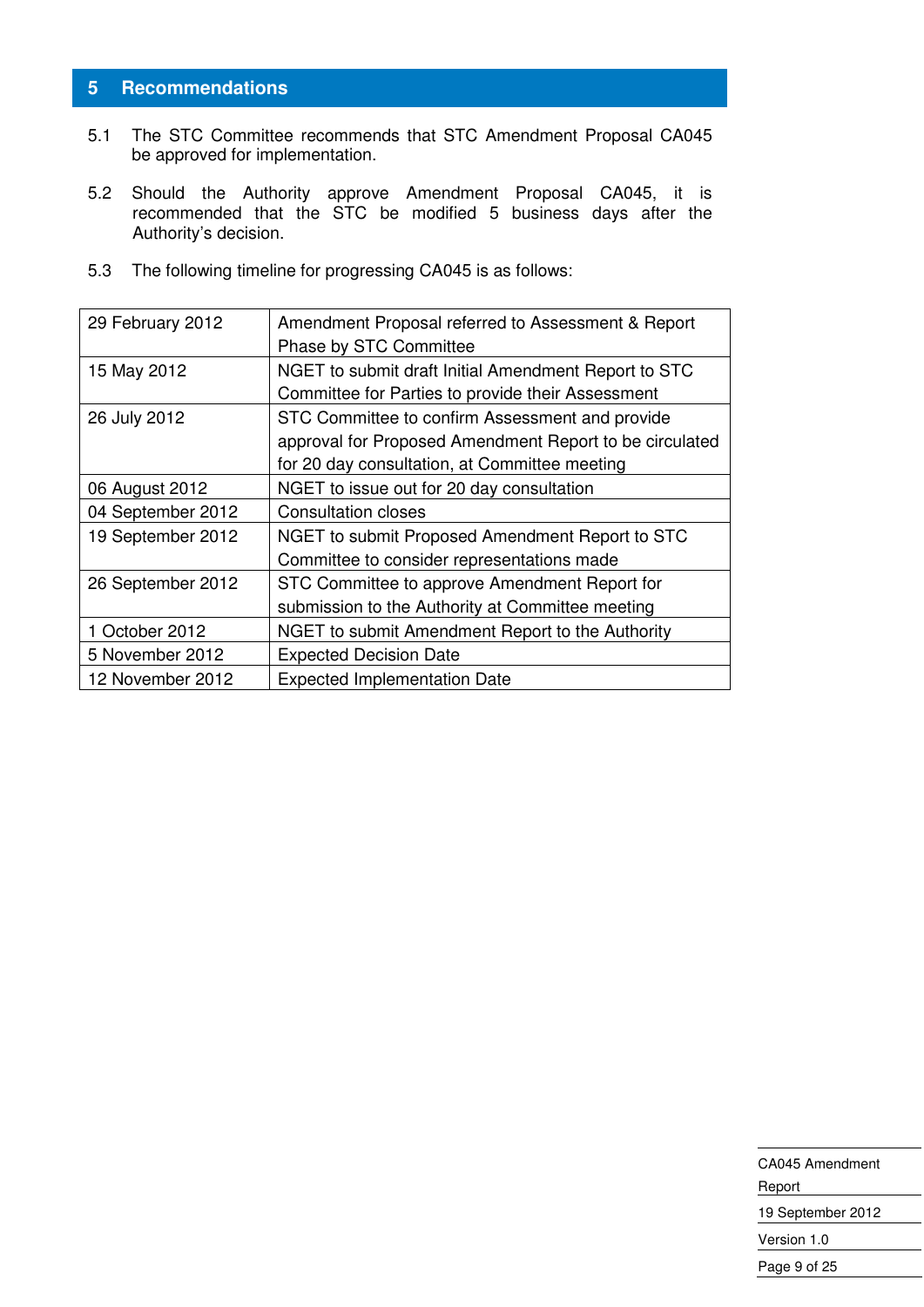#### **STC Amendment Proposal Form**

CA045

#### 1. Title of Amendment Proposal Arrangements for User Commitment 2. Description of the Proposed Amendment (mandatory field) Background: This Amendment Proposal is being raised a consequential change to CUSC Modification Proposal CMP192 - Arrangements for Enduring Generation User Commitment which seeks to add a new section to the CUSC to replace the existing methodology used to determine a generator's financial liabilities in relation to the provision of new or additional capacity. CMP192 Background: As adding or removing generation from the system has an equal and opposite effect on the need for network capacity, both pre- and post-commissioning power stations affect decisions on new transmission investment. Whilst the cancellation of a precommissioning power station could affect local and wider investment decisions, the closure of a post-commissioning power station will only affect new wider investment decisions. Therefore, CMP192 proposes that the Generator User Commitment liabilities are calculated using two terms; 1), a Cancellation Amount for pre-commissioning power stations that takes account of transmission investment for local and wider works: and 2) a Closure Amount for post-commissioning power stations that takes account of the investment for wider works. Under CMP192 there are eight main aspects that the enduring solution must take into account in determining the nature and level of Cancellation and Closure liabilities and the reasonable level of securities required against these liabilities: 1. Protecting the end consumer from undue risk 2. Minimum notice period required to alter TO investment before significant costs are incurred 3. Profile of TO investment costs 4. Likelihood of power stations either cancelling or closing 5. Total Value at Risk (VAR) Level of transmission capacity sharing between power stations 6. 7. Proportion of TO investment not at risk due to Connect & Manage regime 8. Level of transmission asset reuse The consequence of a power station cancelling or closing is that Transmission Owner (TO) investment could be spent unnecessarily. The current and interim arrangements for User Commitment assume that a user's liability is proportional to the cost of this unnecessary investment (or a generic proxy for the cost). Timescales: CMP192 was raised in February 2011 and the final CUSC Modification Report is due to be sent to the Authority on 22 November 2011. It is expected that Ofgem will carry out an impact assessment. The anticipated implementation date is April 2012, with a subsequent transition period and an anticipated 'go-live' date of April 2013. Impact on STC; Changing the User Commitment regime will result in the need to share more information with the TOs, this includes the requirement for the TOs to provide capital expenditure data to NGET every year, for the current year plus a three year forecast. There will also be a requirement for the TOs to provide project information on a 6 monthly basis

CA045 Amendment Report 19 September 2012 Version 1.0 Page 10 of 25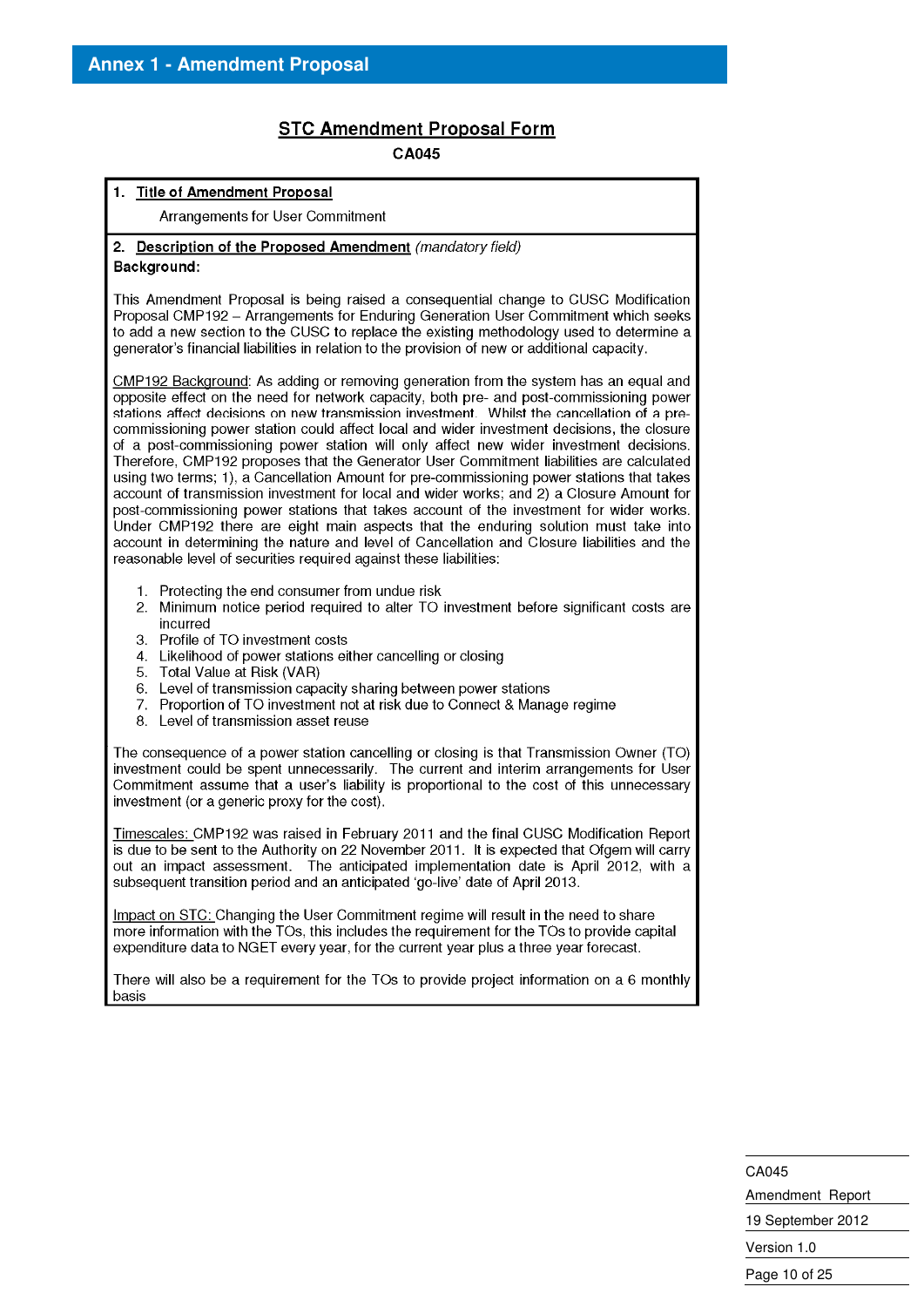| 3. | Description of Issue or Defect that Proposed Amendment seeks to Address<br>(mandatory field)                                                   |                                                                                |  |
|----|------------------------------------------------------------------------------------------------------------------------------------------------|--------------------------------------------------------------------------------|--|
|    | Requirements to provide new data exchange obligations as a result of CMP192 are<br>not currently specified in the STC.                         |                                                                                |  |
|    |                                                                                                                                                |                                                                                |  |
| 4. |                                                                                                                                                | Impact on the STC (information should be given where possible)                 |  |
|    |                                                                                                                                                | Changes may be required to:                                                    |  |
|    | $\bullet$                                                                                                                                      | Section D - Planning Co-ordination                                             |  |
|    | ٠                                                                                                                                              | Section E - Payments and Billing                                               |  |
|    | ٠                                                                                                                                              | Section J - Interpretations and Definitions                                    |  |
|    | ٠                                                                                                                                              | Schedule 3 Information and Data Exchange Specifications                        |  |
|    |                                                                                                                                                | Schedule 8 - TO Construction Offers                                            |  |
|    |                                                                                                                                                | Schedule 9 - TO Construction Terms                                             |  |
|    | ٠                                                                                                                                              | Schedule 10 - Charges                                                          |  |
|    | ٠                                                                                                                                              | STCP 13.1 - Invoicing and Payment                                              |  |
|    | ٠                                                                                                                                              | STCP 14.1 - Data Exchange for Charge Setting                                   |  |
|    |                                                                                                                                                | STCP 18.1 - Connection and Modification Application                            |  |
|    |                                                                                                                                                | 5. Impact on other frameworks e.g. BSC, CUSC, Grid Code (information should be |  |
|    |                                                                                                                                                | given where possible)                                                          |  |
|    | None                                                                                                                                           |                                                                                |  |
|    | Impact on Core Industry Documentation (information should be given where possible)<br>6.                                                       |                                                                                |  |
|    | None                                                                                                                                           |                                                                                |  |
| 7. | <b>Impact on Computer Systems and Processes used by STC Parties (information</b><br>should be given where possible)                            |                                                                                |  |
|    |                                                                                                                                                |                                                                                |  |
|    |                                                                                                                                                |                                                                                |  |
|    | 8. Details of any Related Modifications to Other Industry Codes (where known)<br>CMP192 - Arrangements for Enduring Generation User Commitment |                                                                                |  |

CA045 Amendment Report 19 September 2012 Version 1.0 Page 11 of 25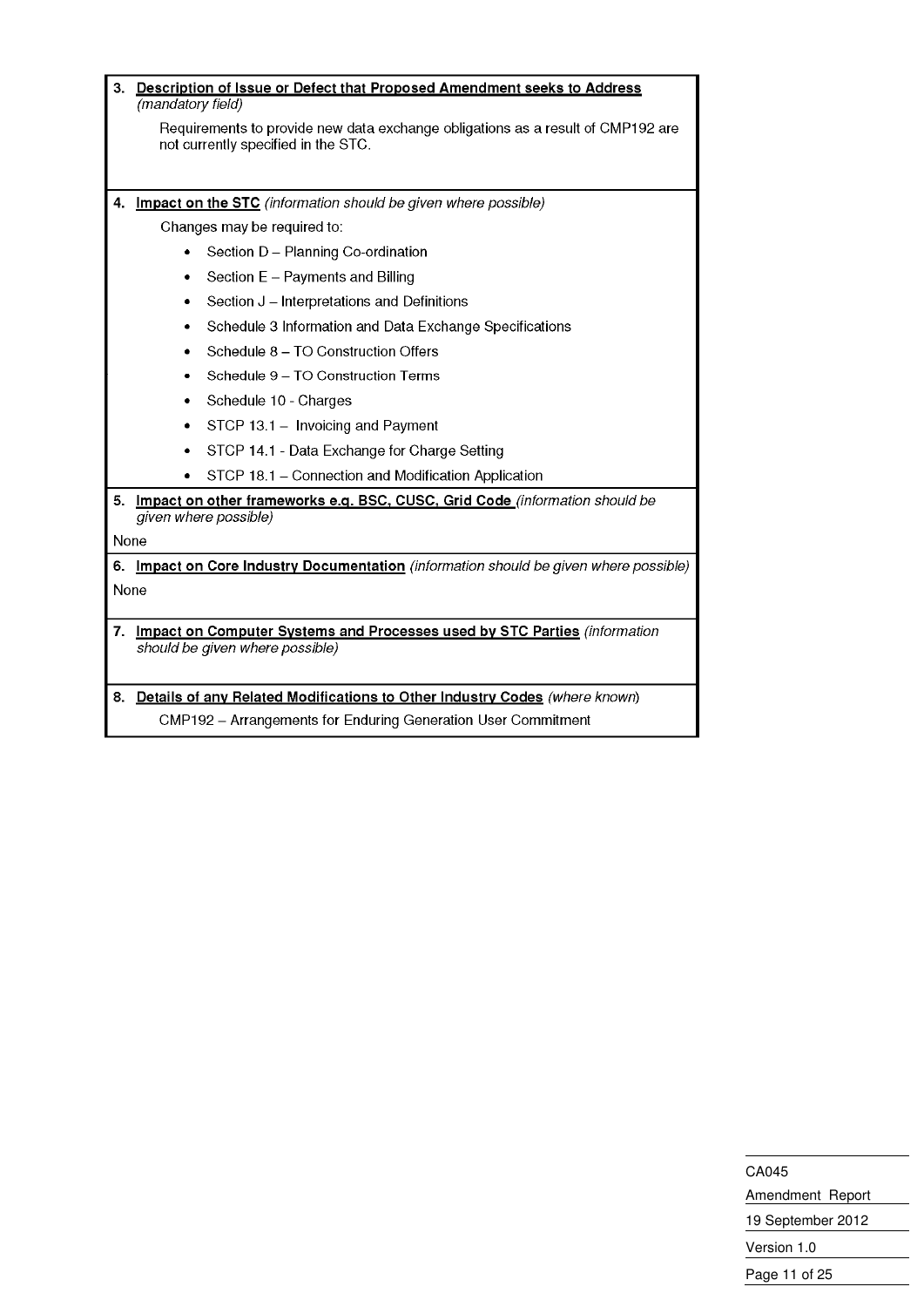#### Justification for Proposed Amendment with Reference to Applicable STC 9. Objectives (mandatory field)

Amending the STC as described above will mean that the following objectives are better facilitated:

**STC Objectives** 

(a) efficient discharge of the obligations imposed upon transmission licensees by transmission licences and the Act;

Better facilitate by enabling better planning and development of the transmission system in a more effective manner, supporting the duties under the Act and the requirements of the licence (C17).

(c) facilitating effective competition in the generation and supply of electricity, and (so far as consistent therewith) facilitating such competition in the distribution of electricity;

Better facilitate by having open governance whereby more information on future connection to the system is provided.

| <b>Details of Proposer</b><br>Organisation's Name                                                               | National Grid Electricity Transmission plc                                                           |
|-----------------------------------------------------------------------------------------------------------------|------------------------------------------------------------------------------------------------------|
| Capacity in which the<br>Amendment is being proposed                                                            |                                                                                                      |
| (i.e. STC Party or other Party as<br>designated by the Authority pursuant to<br>STC section B7.2.2.1 (b))       | <b>STC Party</b>                                                                                     |
| <b>Details of Proposer's Representative</b><br>Name<br>Organisation<br>Telephone Number<br><b>Email Address</b> | Emma Clark<br>National Grid Electricity Transmission plc<br>01926 655223<br>Emma.clark@uk.ngrid.com  |
| Details of Representative's Alternate<br>Name<br>Organisation<br>Telephone Number<br>Email Address              | Tom Derry<br>National Grid Electricity Transmission plc<br>01926 654208<br>Thomas.derry@uk.ngrid.com |
| Attachments (Yes/No):                                                                                           |                                                                                                      |

#### Notes:

- Those wishing to propose an Amendment to the STC should do so by filling in this "Amendment  $\mathbf{1}$ Proposal Form" that is based on the provisions contained in Section 7.2 of the STC.
- 2. The Committee Secretary will check that the form has been completed, in accordance with the requirements of the STC, prior to submitting it to the Committee. If the Committee Secretary accepts the Amendment Proposal form as complete, then she/he will write back to the Proposer informing them of the reference number for the Amendment Proposal and the date on which the Committee will consider the Proposal. If, in the opinion of the Committee Secretary, the form fails to provide the information required in the STC, then he/she may reject the Proposal. The Committee

CA045 Amendment Report 19 September 2012 Version 1.0 Page 12 of 25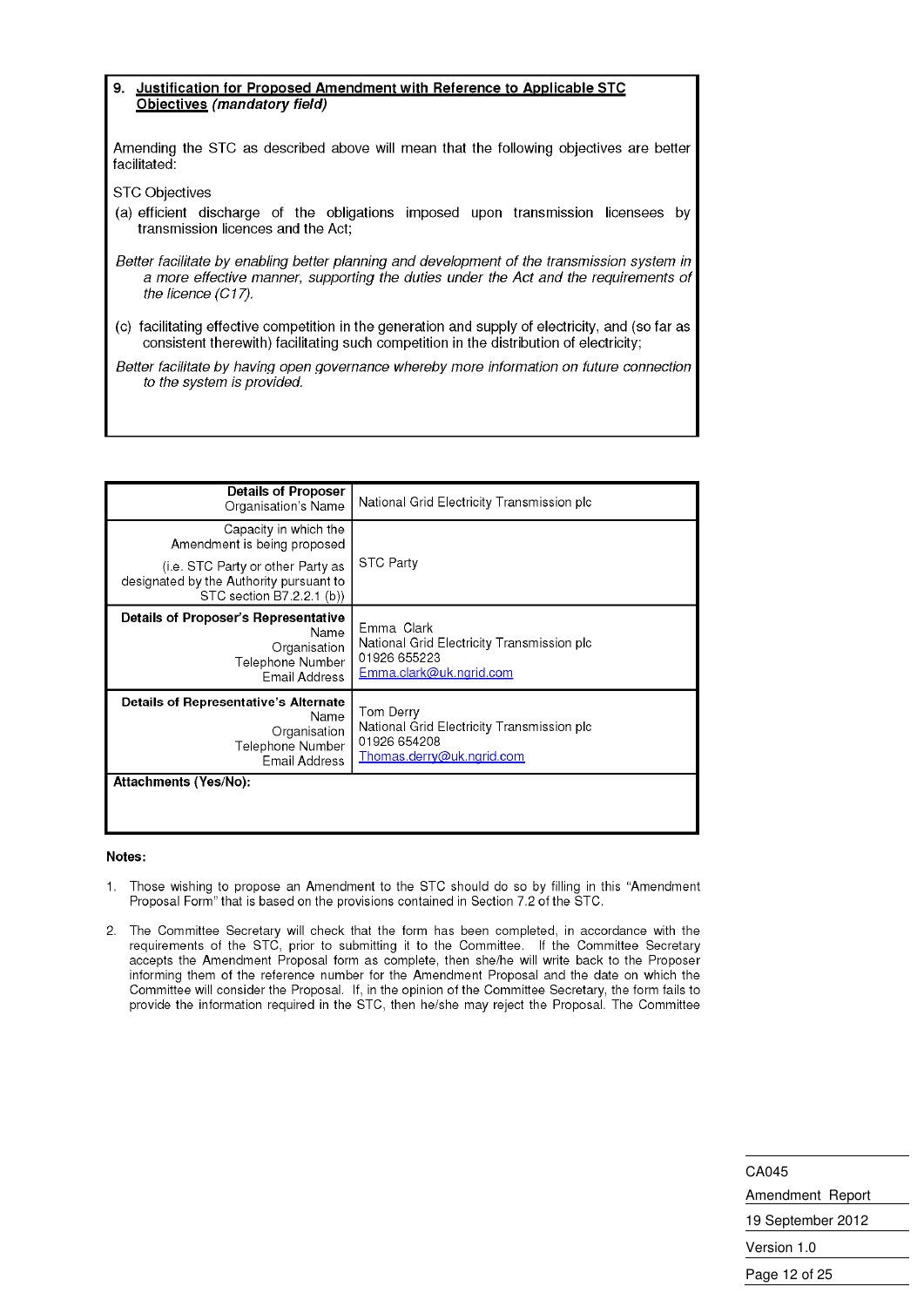Secretary will inform the Proposer of the rejection and report the matter to the Committee at their next meeting. The Committee can reverse the Committee Secretary's decision and if this happens<br>the Committee Secretary will inform the Proposer.

The completed form should be returned to:

Lucy Hudson<br>STC Committee Secretary<br>Regulatory Frameworks<br>National Grid National Grid House Warwick Technology Park **Gallows Hill** Warwick, CV34 6DA

Or via e-mail to: Lucy.Hudson@uk.ngrid.com

CA045 Amendment Report 19 September 2012 Version 1.0 Page 13 of 25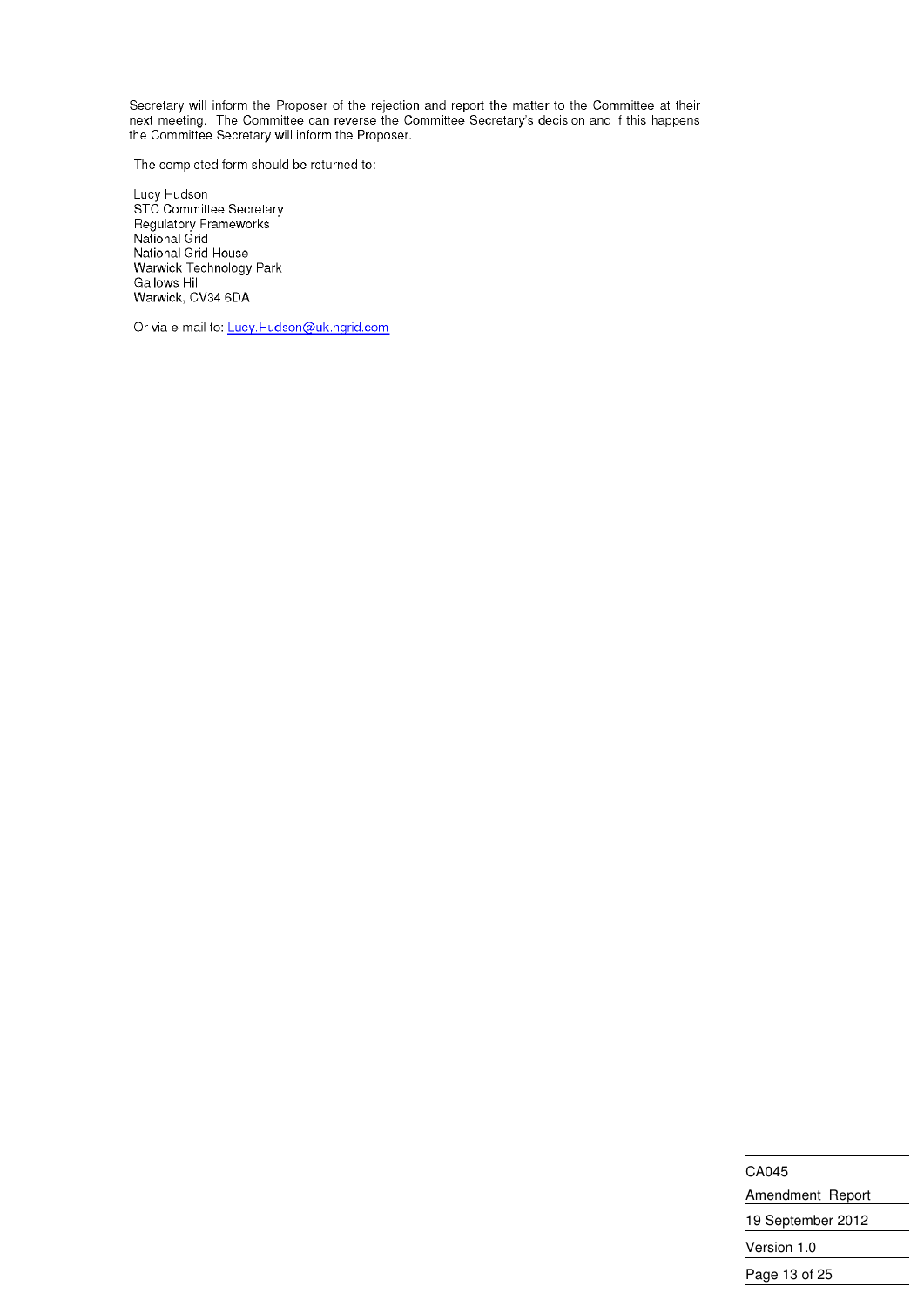For ease of reference, the text in blue is the proposed additional text for CA045 and the text to be deleted as part of CA045 is crossed out.

#### **Changes to Section D: Planning and Coordination.**

#### **1. INTRODUCTION**

- 1.1 This Section D, Part One deals with the planning and development of Transmission Owners' Transmission Systems and relevant parts of the National Electricity Transmission System on a co-ordinated basis, and sets out:
	- 1.1.1 the process for Transmission Owners to develop and implement Transmission Investment Plans in respect of their Transmission Systems and NGET to develop and implement NGET Investment Plans;
	- 1.1.2 the general principles for identifying the Default Planning Boundary at Connection Sites for the purpose of planning and development;
	- 1.1.3 provision for the Parties to co-operate in relation to the preparation by NGET of the Seven Year Statement; and
	- 1.1.4 provision for the Parties to co-operate in relation to the preparation by NGET of the Offshore Development Information Statement; and
	- 1.1.5 the process for Transmission Owners providing NGET with the Wider Cancellation Charge Information to enable NGET to prepare the Annual Wider Cancellation Charge Statement.

#### **6. ANNUAL WIDER CANCELLATION CHARGE STATEMENT**

- 6.1 Each Transmission Owner shall provide NGET with the Wider Cancellation Charge Information (in the form agreed by the Transmission Owner and NGET) and in accordance with the following timescales (or such other timescales as agreed by the Transmission Owner and NGET):
	- 6.1.1 for the first Annual Wider Cancellation Charge Statement by the date agreed by the Parties as being sufficient to enable NGET to prepare and publish the first Annual Wider Cancellation Charge Statement in accordance with the CMP 192 Transition Process Plan; and
	- 6.1.2 for subsequent Annual Wider Cancellation Charge Statements by no later than 1 of December in the Financial Year preceding the Financial Year to which the Annual Wider Cancellation Charge Statement relates.

CA045 Amendment Report 19 September 2012 Version 1.0 Page 14 of 25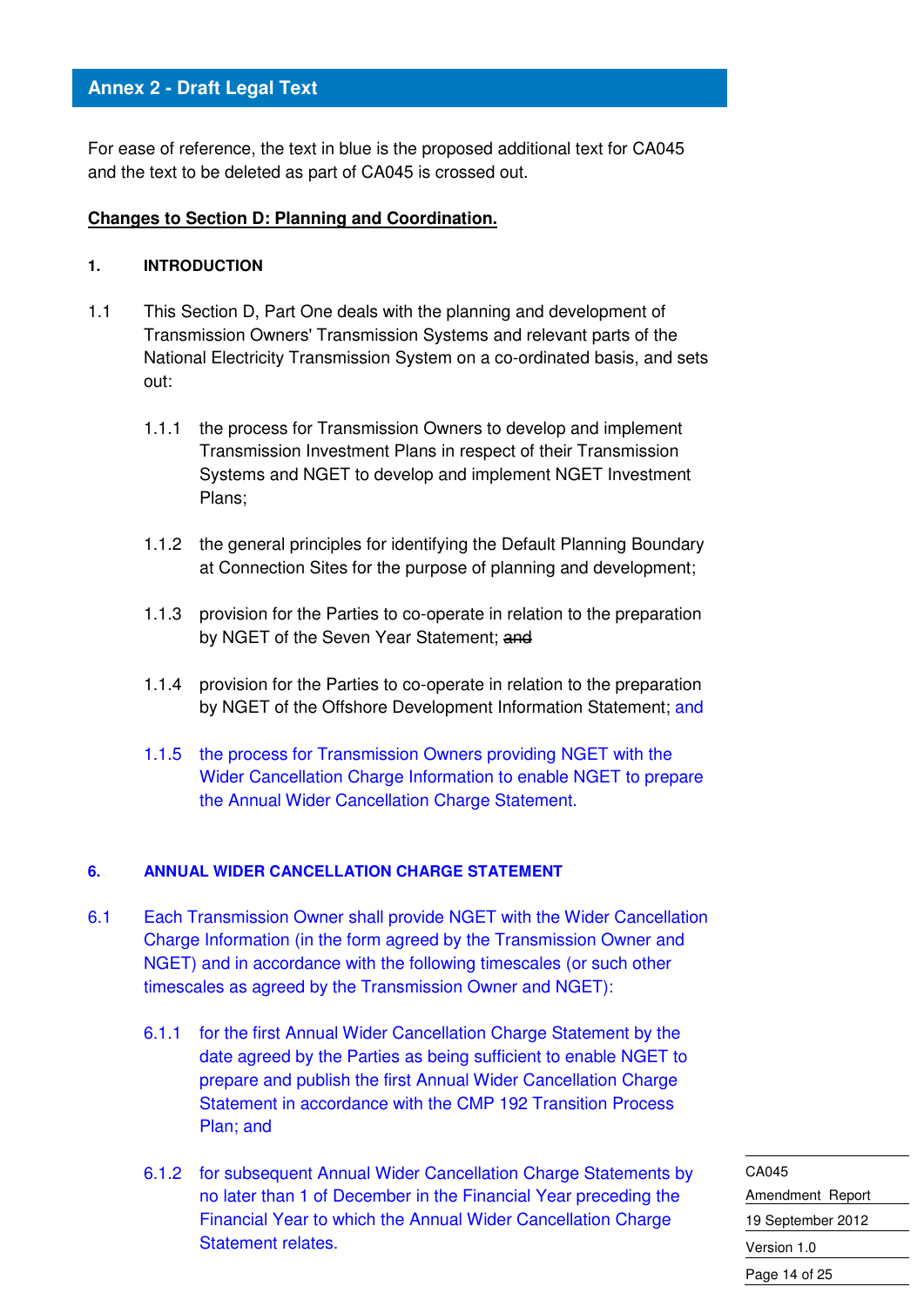#### **PART TWO: CONSTRUCTION**

#### **1. INTRODUCTION**

- 1.1 This Section D, Part Two, deals with arrangements between NGET and Transmission Owners in relation to Construction Projects on or which otherwise materially affect such Transmission Owners' Transmission Systems and the disconnection of Users connected to Transmission Owners' Transmission Systems. This Part Two includes paragraphs relating to:
- 1.1.1 the process by which NGET and each Transmission Owner enter into a bilateral TO Construction Agreement for the construction of a New Connection or Modification or System Construction;
- 1.1.2 Communications Plant requirements at Connection Sites; and
- 1.1.3 provision for the permanent disconnection of User Equipment connected to a Transmission Owner's Transmission Systems; and
- 1.1.4 arrangements for the amendments of TO Construction Agreements and the provision by each Transmission Owner of the information regarding Attributable Works to enable the implementation by NGET of the User Commitment Methodology.

#### **PART FIVE: IMPLEMENTATION OF USER COMMITMENT METHODOLOGY**

#### **5. CMP 192 Transition Process Plan**

NGET shall consult with and shall agree with each Transmission Owner the activities and the programme and timescales for the said activies required to be undertaken by that Transmission Owner in order to support NGET in the implementation of the CMP 192 Transition Process Plan (the "UCM TO Implementation Plan") including:

- (i) the issue by the Tranmission Owner of a variation to a TO Construction Agreement so that the TO Construction Agreement is consistent with the requirements introduced at Schedule 8 and Schedule 9 in respect of Attributable Works; and
- (ii) the provision by the Transmisison Owner of information (consistent with that which would be provided by the TO with a TO Construction Offer in accordance with the requirements introduced at Schedule 8 and Schedule 9) in respect of the Attributable Works in such TO Construction Agreement

CA045 Amendment Report 19 September 2012 Version 1.0 Page 15 of 25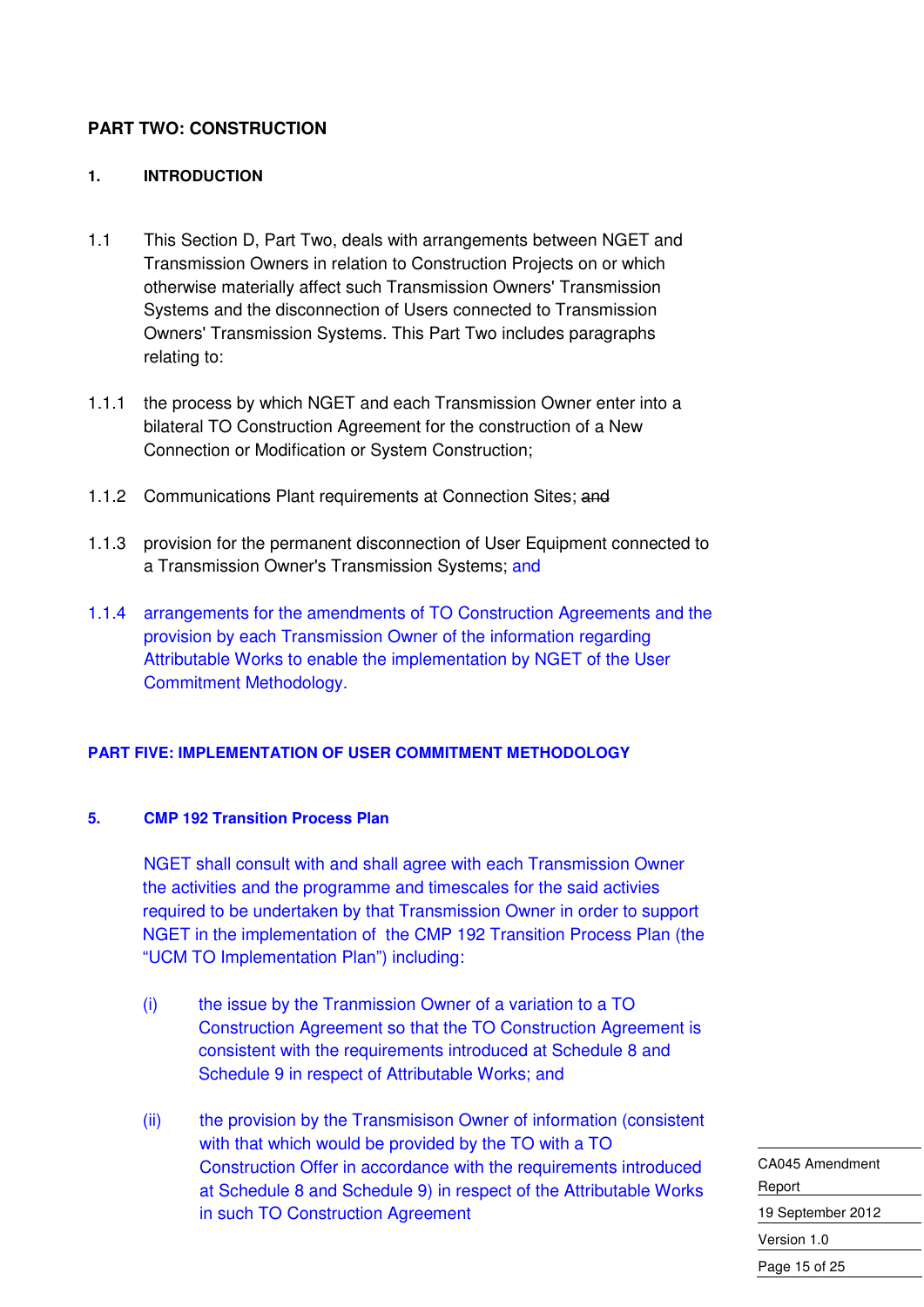and that Transmission Owner shall carry out all such activities as are specified in the UCM TO Implementation Plan in accordance with the timescales as set out in the UCM TO Implementation Plan unless otherwise agreed by the Transmission Owner and NGET.

#### **Changes to Section J: Interpretation and Definitions**

| "Annual Wider<br><b>Cancellation Charge</b><br><b>Statement</b> " | the statement published by NGET each Financial Year in<br>accordance with the User Commitment Methodology;                                                                                                                                                                                                                                                                                                                                                                                                                                                                                                                                                              |  |
|-------------------------------------------------------------------|-------------------------------------------------------------------------------------------------------------------------------------------------------------------------------------------------------------------------------------------------------------------------------------------------------------------------------------------------------------------------------------------------------------------------------------------------------------------------------------------------------------------------------------------------------------------------------------------------------------------------------------------------------------------------|--|
| "Attributable Works"                                              | those components of the Transmission Construction<br>Works which are required (a) to connect a Power Station<br>which is to be connected at a Connection Site to the<br>nearest suitable MITS Node; or (b) in respect of an<br><b>Embedded Power Station from the relevant Grid Supply</b><br>Point to the nearest suitable MITS Node (and in any case<br>above where the Construction Works include a<br>Transmission substation that once constructed will<br>become the MITS Node, the Attributable Works will<br>include such Transmission substation) and which in<br>relation to a particular User are as specified in the<br>relevant TO Construction Agreement; |  |
| "Attributable Works<br><b>Capital Cost"</b>                       | means the fees, expenses and costs of whatever nature<br>reasonably and properly incurred or due in respect of<br>each component within the Attributable Works;                                                                                                                                                                                                                                                                                                                                                                                                                                                                                                         |  |
| "CMP 192 Transition<br><b>Process Plan"</b>                       | means as defined in CUSC Section 10, Paragraph<br>10.1.7(g);                                                                                                                                                                                                                                                                                                                                                                                                                                                                                                                                                                                                            |  |
| "Embedded Power<br><b>Station</b> "                               | a Power Station of an Embedded User;                                                                                                                                                                                                                                                                                                                                                                                                                                                                                                                                                                                                                                    |  |
| "Grid Supply Point"                                               | as defined in the CUSC;                                                                                                                                                                                                                                                                                                                                                                                                                                                                                                                                                                                                                                                 |  |
| "MITS Node""                                                      | means in the context of ascertaining the Attributable<br>Works, a node with (i) more than four Transmission<br>circuits at a Grid Supply Point or (ii) two or more<br>Transmission circuits at a Grid Supply Point;                                                                                                                                                                                                                                                                                                                                                                                                                                                     |  |
| "User Commitment<br><b>Methodology</b> "                          | the methodology and principles as set out in CUSC<br>Section 15;                                                                                                                                                                                                                                                                                                                                                                                                                                                                                                                                                                                                        |  |
| "Wider Cancellation<br><b>Charge Information"</b>                 | $\mathsf{C}$<br>means the information required by NGET from each<br>$\overline{R}$<br>Transmission Owner to enable NGET to prepare the<br>19<br><b>Annual Wider Cancellation Charge Statement being:</b>                                                                                                                                                                                                                                                                                                                                                                                                                                                                |  |

A045 Amendment eport 9 September 2012 Version 1.0 Page 16 of 25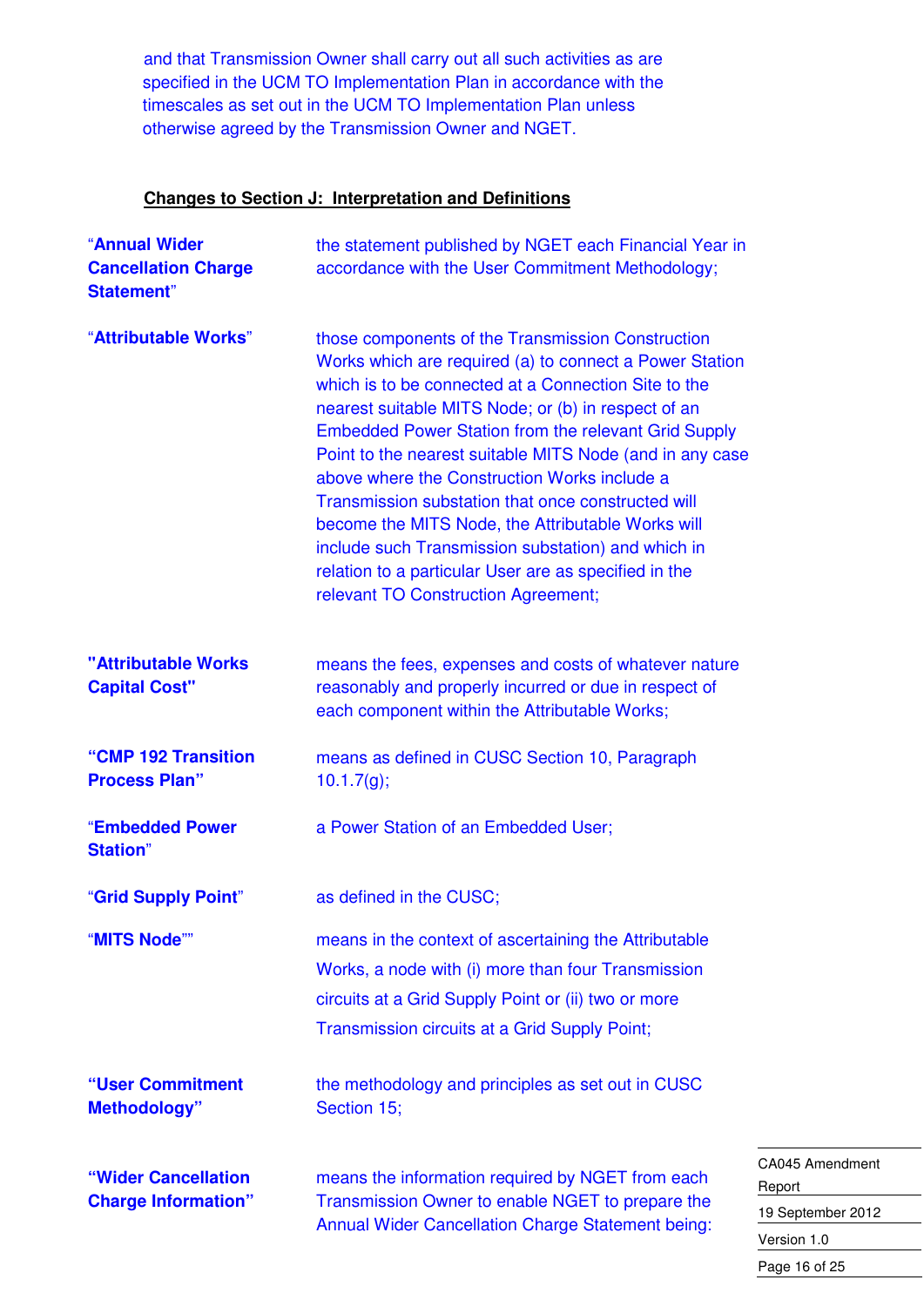- (a) a Transmission Owners load related capex and non load related capex for the following Financial Year excluding the cost of any Attributable Works; and
- (b) a forecast of a Transmission Owners load related capex and non load related capex excluding the cost of any Attributable Works for the three Financial Years following the Financial Year referred to in (a) above.

#### **Changes to Schedule 5: NGET Connection Application**

**Section 1 – Requirements for a NGET Connection Application submitted by NGET to a Transmission Owner pursuant to Section D, Part Two, subparagraph 2.2.1** 

1.1.22 If the Enabling Works are to be greater in scope than the MITS Connection Works, details (to the extent available to NGET) of the concerns, reasons or technical requirements that this is seeking to address.

#### "**User Commitment Methodology**

1.1.23 Confirmation that the above methodology is to be applied such that the Attributable Works provisions are/are not required."

#### **Section 2 – Requirements for a NGET Connection Application submitted by NGET to a Transmission Owner pursuant to Section D, Part Two, subparagraph 2.2.2**

2.1.7 If the Enabling Works are to be greater in scope than the MITS Connection Works, details (to the extent available to NGET) of the concerns, reasons or technical requirements that this is seeking to address.

#### "**User Commitment Methodology**

2.1.8 Confirmation that the above methodology is to be applied such that the Attributable Works provisions are/are not required."

**Section 3 – Requirements for a NGET Connection Application submitted by NGET to a Transmission Owner pursuant to Section D, Part Two, subparagraph 2.2.3** 

3.1.10 If the Enabling Works are to be greater in scope than the MITS Connection Works, details (to the extent available to NGET) of the concerns, reasons or technical requirements that this is seeking to address.

CA045 Amendment Report 19 September 2012 Version 1.0 Page 17 of 25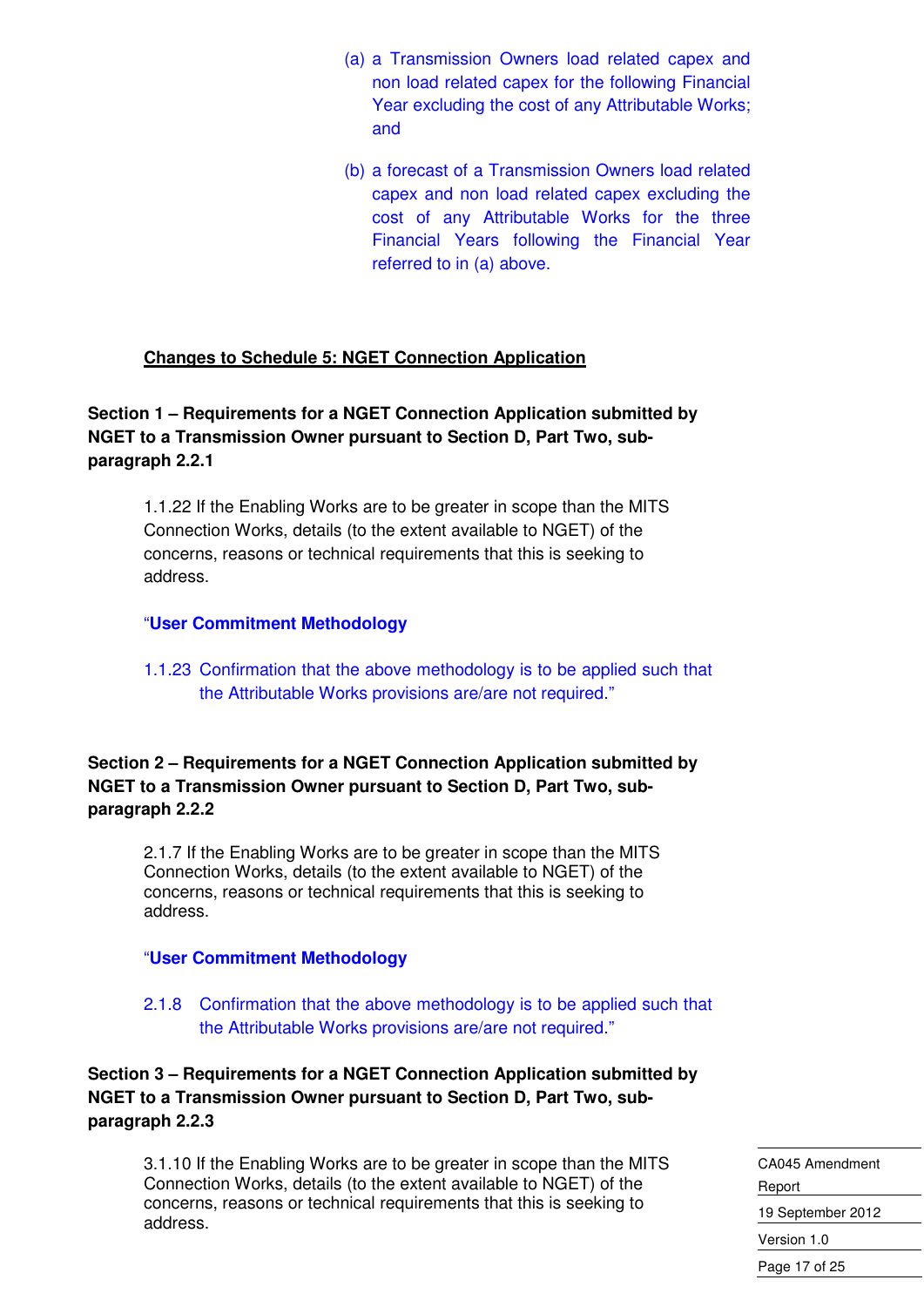#### "**User Commitment Methodology**

3.1.11 Confirmation that the above methodology is to be applied such that the Attributable Works provisions are/are not required."

#### **Section 5 – Requirements for a NGET Connection Application submitted by NGET to a Transmission Owner pursuant to Section D, Part Two, subparagraph 2.2.5**

5.1.5 If the Enabling Works are to be greater in scope than the MITS Connection Works, details (to the extent available to NGET) of the concerns, reasons or technical requirements that this is seeking to address.

#### "**User Commitment Methodology**

5.1.6 Confirmation that the above methodology is to be applied such that the Attributable Works provisions are/are not required."

#### **Changes to Schedule 7 – System Construction Applications**

**Section 1 – Requirements for a System Construction Application submitted by NGET to a Transmission Owner pursuant to Section D, Part Two, subparagraph 2.2.2:** 

1.1.8 If the Enabling Works are to be greater in scope than the MITS Connection Works, details (to the extent available to NGET) of the concerns, reasons or technical requirements that this is seeking to address.

#### "**User Commitment Methodology**

1.1.9 Confirmation that the above methodology is to be applied such that the Attributable Works provisions are/are not required."

**Section 2 – Requirements for a System Construction Application submitted by NGET to a Transmission Owner pursuant to Section D, Part Two, subparagraph 2.2.5:** 

#### "**User Commitment Methodology**

2.1.5 Confirmation that the above methodology is to be applied such that the Attributable Works provisions are/are not required."

#### **Changes to Schedule 8 – TO Construction Offer**

1.3.5 if a Connect and Manage Derogation is required, the TO Construction Offer shall also include as part of it the Connect and Manage Derogation Report which will justify the need for and scope of any Connect and Manage Derogation by reference to the Connect and Manage Derogation

CA045 Amendment Report 19 September 2012 Version 1.0 Page 18 of 25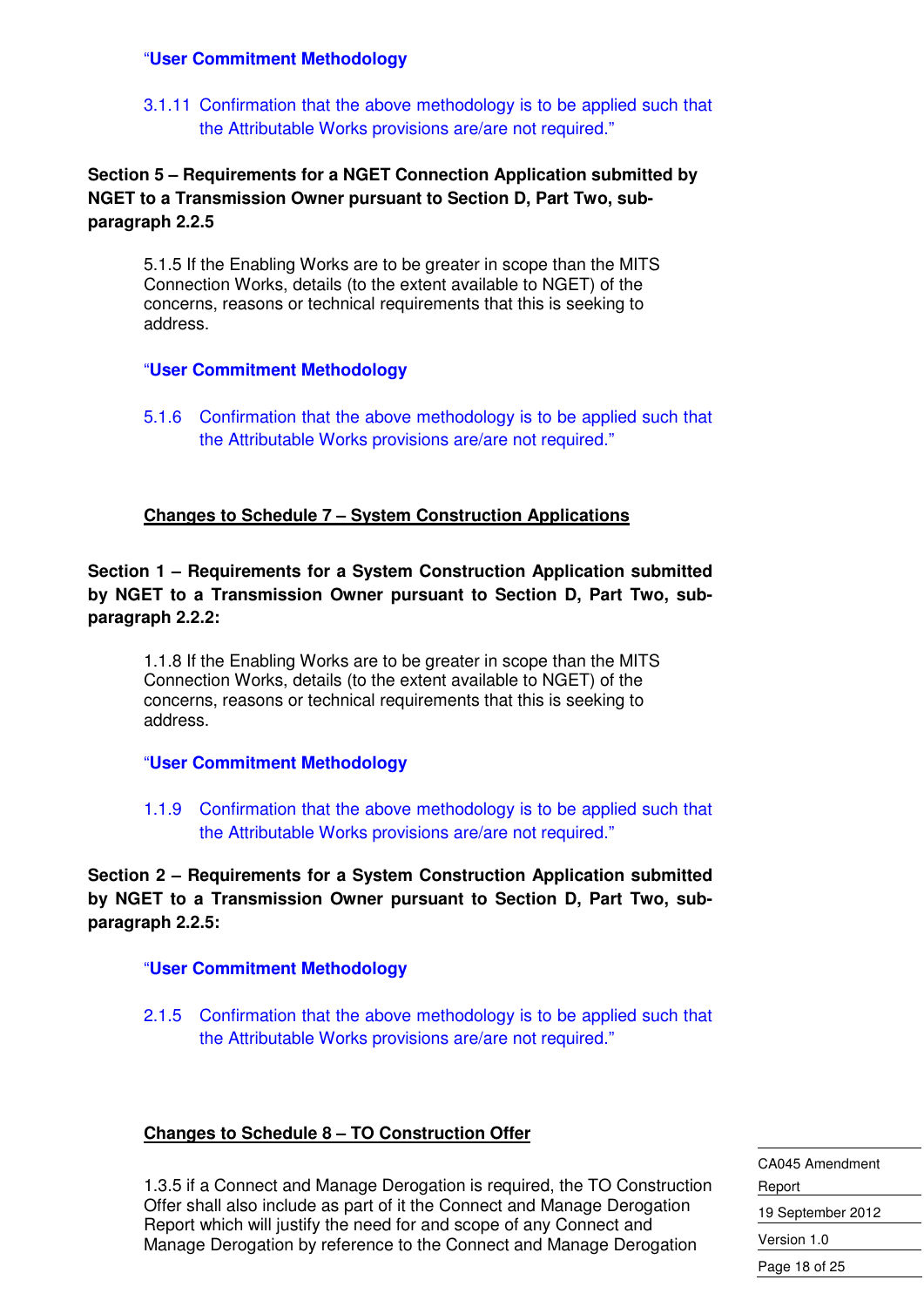Criteria.

#### 1.4 **User Commitment Methodology**

 Where NGET has notified the Transmission Owner that the Attributable Works provisions apply the following is also required:

- 1.4.1 an Appendix setting out any Attributable Works;
- 1.4.2 an indicative profile of the estimated spend in respect of such Attributable Works.
- 1.45 A TO Construction Offer shall remain open for acceptance by NGET according to the terms of Section D, Part Two, paragraph 5 of the Code.

#### **Changes to Schedule 9 – TO Construction Terms**

#### **A. PRO FORMA TERMS FOR TO CONSTRUCTION AGREEMENT BETWEEN NGET AND A TRANSMISSION OWNER UNDERTAKING WORKS WHICH INCLUDE WORKS AT A RELEVANT CONNECTION SITE.**

#### 11. **VARATIONS**

11.1 Subject to paragraphs 11.2 and 11.3 below, no variation to this TO Construction Agreement shall be effective unless made in writing and signed by or on behalf of both the Transmission Owner and NGET.

11.2 The Transmission Owner and NGET shall effect any amendment required to be made to this TO Construction Agreement by the Authority as a result of a change in the Code or a Licence or an order or direction made pursuant to the Act or a Licence. NGET hereby authorises and instructs the Transmission Owner to make any such amendments on its behalf and undertakes not to withdraw, qualify or revoke such authority or instruction at any time.

11.3 The Transmission Owner has the right to vary any Appendices to this TO Construction Agreement in accordance with paragraphs 2.4 or 2.13.

#### [12 **Attributable Works** where applicable only]

12.1 The Transmission Owner shall provide to NGET (in a form agreed between the Transmission Owner and NGET) the following information at the following times (or such other times as agreed between the Transmission Owner and NGET):-

(a) by reference to each component of the Attributable Works, forthwith on the Effective Date and then not less than 82 (eighty-two) days (or if such day is not a Business Day the next following Business Day) prior to each 31st March and 30th September thereafter (until this TO Construction Agreement shall be terminated or shall expire in accordance with paragraph 8 or until NGET notifies the Transmission Owner that it is no longer required):

CA045 Amendment Report 19 September 2012 Version 1.0 Page 19 of 25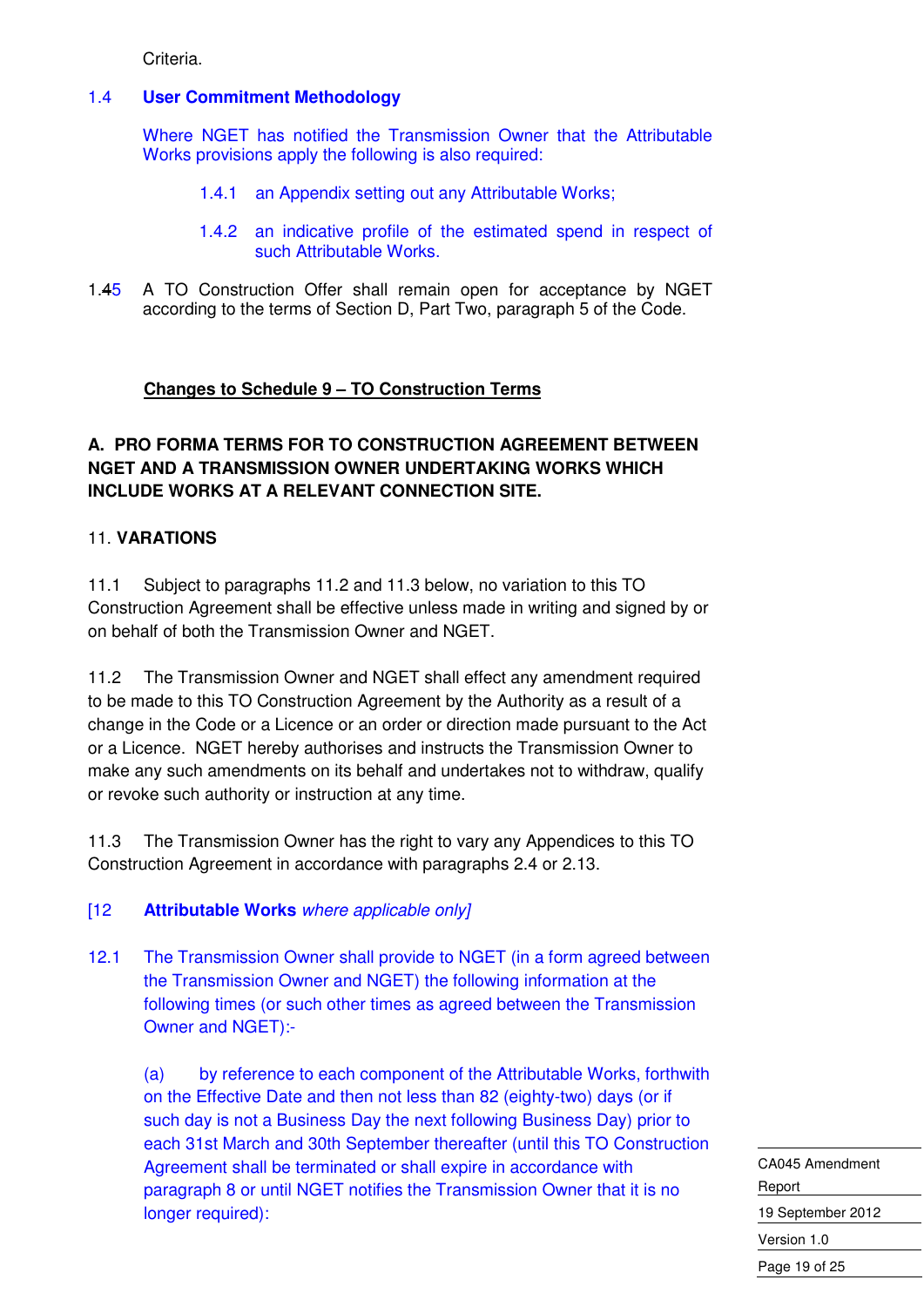- (i) an estimate of the Attributable Works Capital Cost;
- (ii) an estimate of capability in MW;
- (iii) an assessment of the actual or potential for reuse and any strategic benefits provided as a percentage of the estimate provided at (i);
- (b) by reference to each component of the Attributable Works, forthwith and on and with effect from the Effective Date, in respect of the period from the Effective Date until the next following 31st March or 30th September (whichever shall first occur) an estimate of the Attributable Works Capital Cost; and
- (c) by reference to each component of the Attributable Works, not less than 82 (eighty-two) days (or if such day is not a Business Day the next following Business Day) prior to each 31st March and 30th September thereafter in respect of the period of six calendar months commencing on the immediately following 1st April or 1st October (as the case may be) (until this TO Construction Agreement shall be terminated or shall expire in accordance with paragraph 8 or until NGET notifies the Transmission Owner that it is no longer required), an estimate of the Attributable Works Capital Cost.
- 12.2 On termination of this TO Construction Agreement and where requested by NGET to do so the Transmission Owner shall together with the statements and information provided to NGET by the Transmission Owner pursuant to paragraphs 7.1 to 7.5 in respect of the TO Final Sums, provide statements and information in a form agreed between the Transmission Owner and NGET in respect of the amount within the TO Final Sums which represents the actual Attributable Works Capital Cost of each component within the Attributable Works and also a justification of and supporting information in respect of the Transmission Owners assessment of the actual or potential for reuse and any strategic benefits of the Attributable Works and any of the resulting assets.
- 12.3 The Transmission Owner shall provide NGET with all advice and assistance and information reasonably requested by NGET in relation to any discussions or correspondence with a User in connection with the Attributable Works Capital Cost and assessment of the actual or potential for reuse and any strategic benefits of the Attributable Works and any of the resulting assets including the calculation and/or estimation of the same.]

#### **B. PRO FORMA TERMS FOR TO CONSTRUCTION AGREEMENT BETWEEN NGET AND A TRANSMISSION OWNER ONLY UNDERTAKING WORKS WHICH ARE NOT AT A RELEVANT CONNECTION SITE.**

CA045 Amendment Report 19 September 2012 Version 1.0 Page 20 of 25

10. **VARATIONS**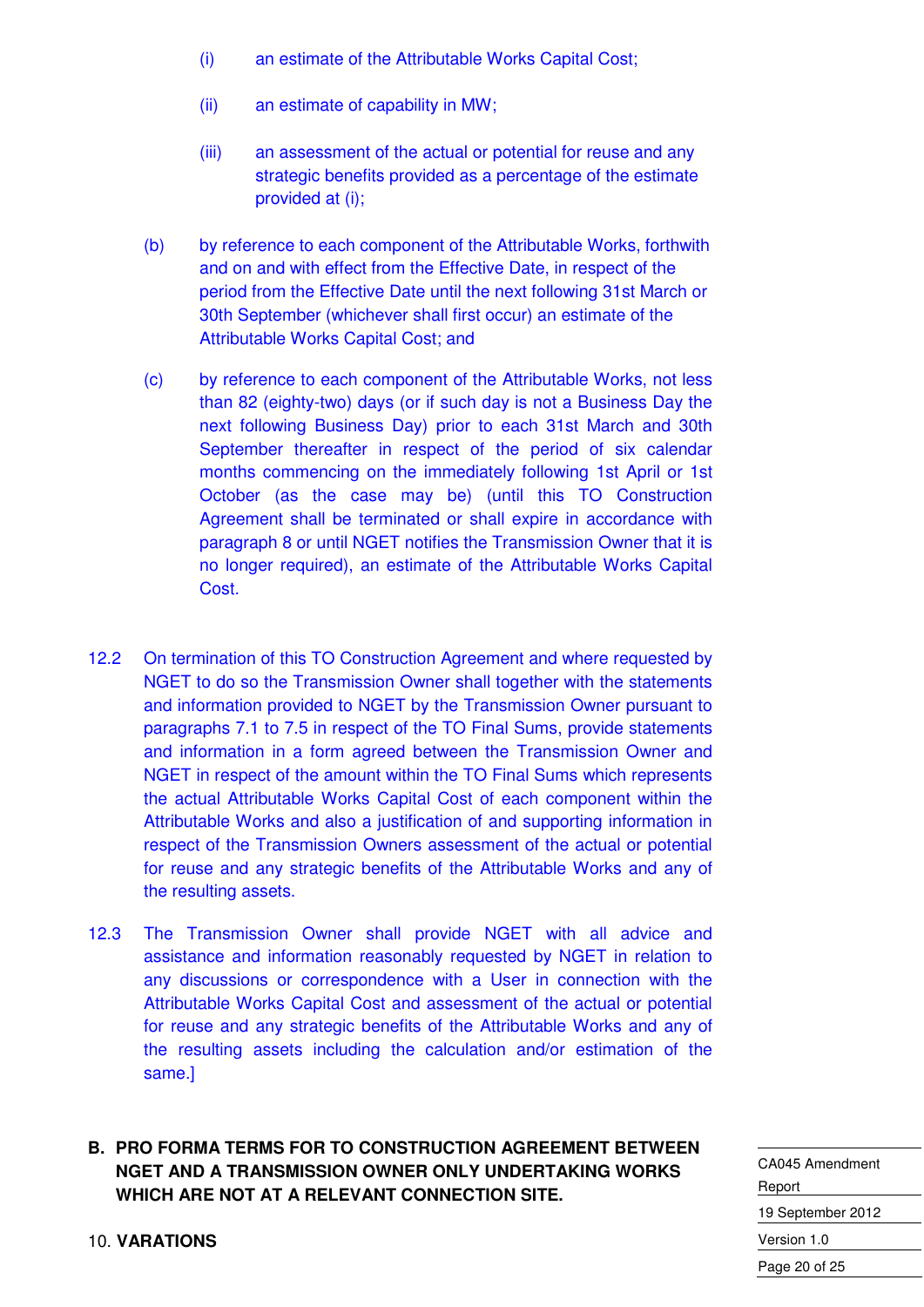10.1 Subject to paragraphs 10.2 and 10.3 below, no variation to this TO Construction Agreement shall be effective unless made in writing and signed by or on behalf of both the Transmission Owner and NGET.

10.2 The Transmission Owner and NGET shall effect any amendment required to be made to this TO Construction Agreement by the Authority as a result of a change in the Code or a Licence or an order or direction made pursuant to the Act or a Licence. NGET hereby authorises and instructs the Transmission Owner to make any such amendments on its behalf and undertakes not to withdraw, qualify or revoke such authority or instruction at any time.

10.3 The Transmission Owner has the right to vary any Appendices to this TO Construction Agreement in accordance with paragraph 2.9

#### [11 **Attributable Works** where applicable only]

- 11.1 The Transmission Owner shall provide to NGET (in a form agreed between the Transmission Owner and NGET) the following information at the following times (or such other times as agreed between the Transmission Owner and NGET):-
	- (a) by reference to each component of the Attributable Works, forthwith on the Effective Date and then not less than 82 (eighty-two) days (or if such day is not a Business Day the next following Business Day) prior to each 31st March and 30th September thereafter (until this TO Construction Agreement shall be terminated or shall expire in accordance with paragraph 7 or until NGET notifies the Transmission Owner that it is no longer required):
		- (i) an estimate of the Attributable Works Capital Cost;
		- (ii) an estimate of capability in MW;
		- (iii) an assessment of the actual or potential for reuse and any strategic benefits provided as a percentage of the estimate provided at (i);
	- (b) by reference to each component of the Attributable Works, forthwith and on and with effect from the Effective Date, in respect of the period from the Effective Date until the next following 31st March or 30th September (whichever shall first occur) an estimate of the Attributable Works Capital Cost; and
	- (c) by reference to each component of the Attributable Works, not less than 82 (eighty-two) days (or if such day is not a Business Day the next following Business Day) prior to each 31st March and 30th September thereafter in respect of the period of six calendar months commencing on the immediately following 1st April or 1st October (as the case may be) (until this TO Construction Agreement shall be terminated or shall expire in accordance with paragraph 7 or until NGET notifies the Transmission Owner that it is

CA045 Amendment Report 19 September 2012 Version 1.0 Page 21 of 25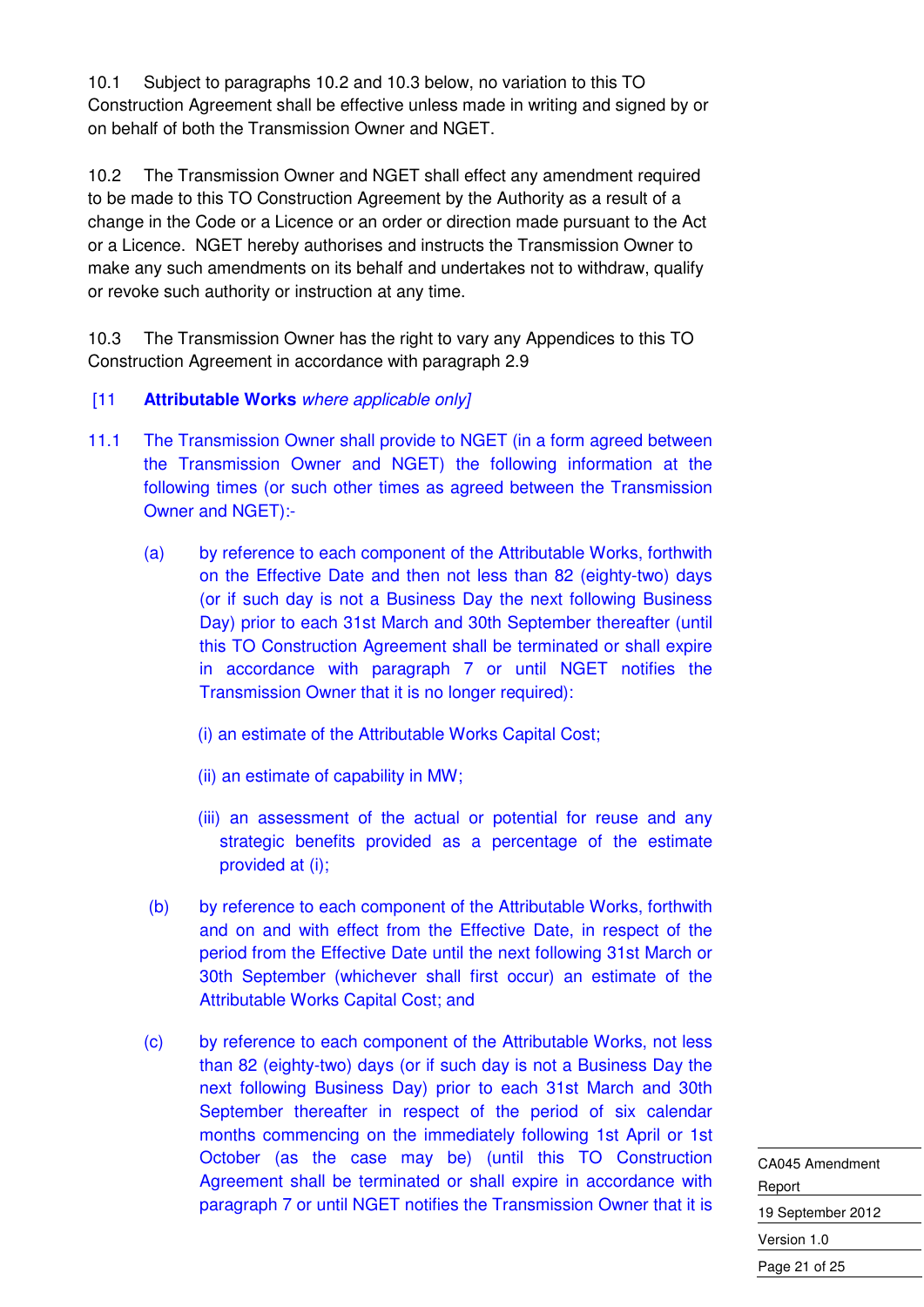no longer required), an estimate of the Attributable Works Capital Cost.

- 11.2 by reference to each component of the Attributable Works, not less than 82 (eighty-two) days (or if such day is not a Business Day the next following Business Day) prior to each 31st March and 30th September thereafter in respect of the period of six calendar months commencing on the immediately following 1st April or 1st October (as the case may be) (until this TO Construction Agreement shall be terminated or shall expire in accordance with paragraph 7 or until NGET notifies the Transmission Owner that it is no longer required), an estimate of the Attributable Works Capital Cost.
- 11.3 The Transmission Owner shall provide NGET with all advice and assistance and information reasonably requested by NGET in relation to any discussions or correspondence with a User in connection with the Attributable Works Capital Cost and assessment of the actual or potential for reuse and any strategic benefits of the Attributable Works and any of the resulting assets including the calculation and/or estimation of the same.]
- **C. PRO FORMA TERMS FOR TO CONSTRUCTION AGREEMENT BETWEEN NGET AND AN OFFSHORE TRANSMISSION OWNER UNDERTAKING WORKS WHICH INCLUDE WORKS AT A RELEVANT CONNECTION SITE.**

Attributable Works in relation to the User those Transmission Construction Works set out in Appendix X Part 1.

#### 11. **VARATIONS**

- 11.1 Subject to paragraphs 11.2 and 11.3 below, no variation to this TO Construction Agreement shall be effective unless made in writing and signed by or on behalf of both the Transmission Owner and NGET.
- 11.2 The Transmission Owner and NGET shall effect any amendment required to be made to this TO Construction Agreement by the Authority as a result of a change in the Code or a Licence or an order or direction made pursuant to the Act or a Licence. NGET hereby authorises and instructs the Transmission Owner to make any such amendments on its behalf and undertakes not to withdraw, qualify or revoke such authority or instruction at any time.
- 11.3 [The Transmission Owner has the right to vary any Appendices to this TO Construction Agreement in accordance with paragraphs 2.5, 2.15 and 3.2].

#### 12 **Attributable Works**

12.1 The Transmission Owner shall provide to NGET (in a form agreed between the Transmission Owner and NGET) the following information at the CA045 Amendment Report 19 September 2012 Version 1.0 Page 22 of 25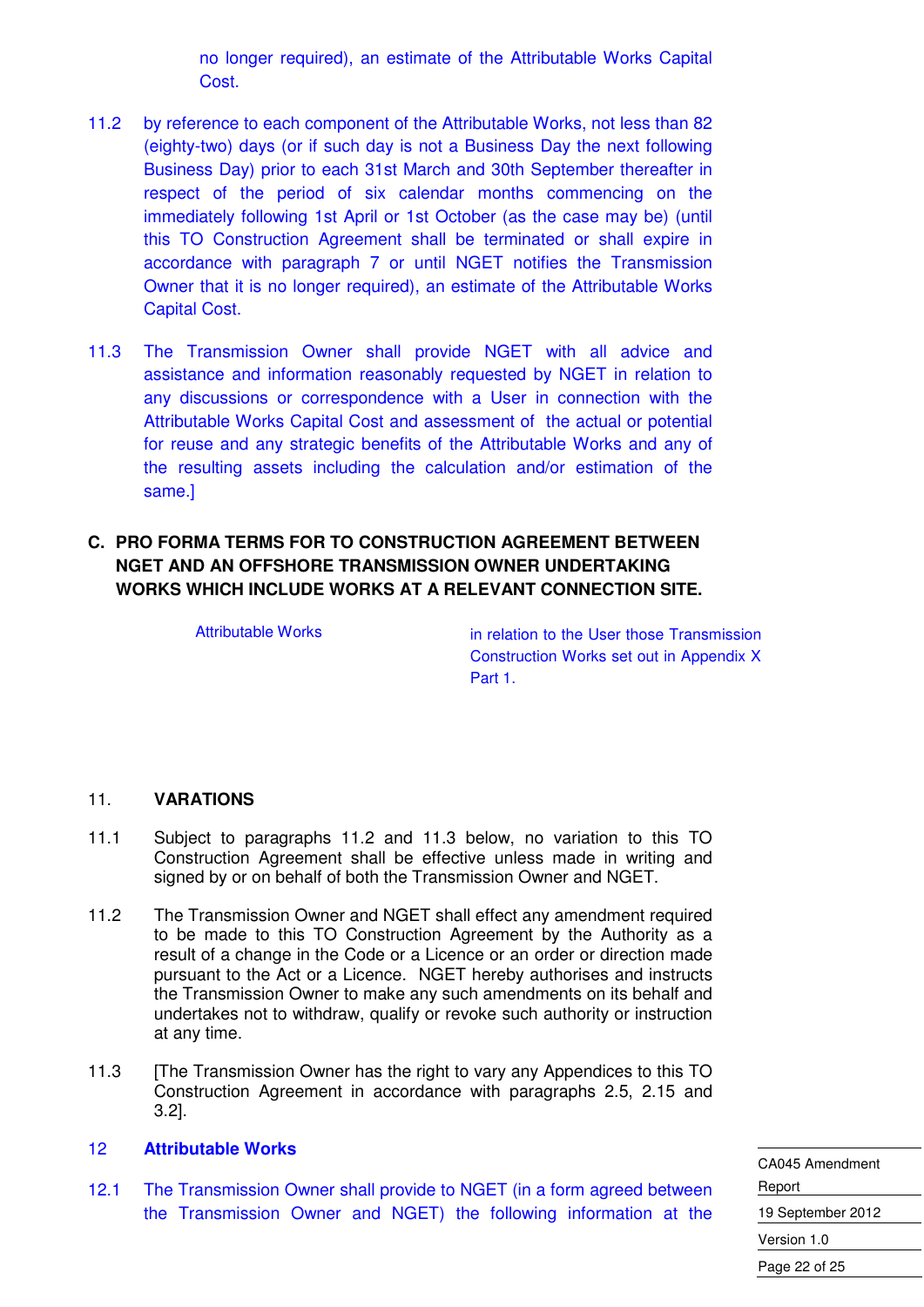following times (or such other times as agreed between the Transmission Owner and NGET):-

- (a) by reference to each component of the Attributable Works, forthwith on the Effective Date and then not less than 82 (eighty-two) days (or if such day is not a Business Day the next following Business Day) prior to each 31st March and 30th September thereafter (until this TO Construction Agreement shall be terminated or shall expire in accordance with paragraph 8 or until NGET notifies the Transmission Owner that it is no longer required):
	- (i) an estimate of the Attributable Works Capital Cost;
	- (ii) an estimate of capability in MW;
	- (iii) an assessment of the actual or potential for reuse and any strategic benefits provided as a percentage of the estimate provided at (i);
- (b) by reference to each component of the Attributable Works, forthwith and on and with effect from the Effective Date, in respect of the period from the Effective Date until the next following 31st March or 30th September (whichever shall first occur) an estimate of the Attributable Works Capital Cost; and
- (c) by reference to each component of the Attributable Works, not less than 82 (eighty-two) days (or if such day is not a Business Day the next following Business Day) prior to each 31st March and 30th September thereafter in respect of the period of six calendar months commencing on the immediately following 1st April or 1st October (as the case may be) (until this TO Construction Agreement shall be terminated or shall expire in accordance with paragraph 8 or until NGET notifies the Transmission Owner that it is no longer required), an estimate of the Attributable Works Capital Cost.
- 12.2 On termination of this TO Construction Agreement and where requested by NGET to do so the Transmission Owner shall together with the statements and information provided to NGET by the Transmission Owner pursuant to paragraphs 7.1 to 7.5 in respect of the TO Final Sums, provide statements and information in a form as agreed between the Transmission Owner and NGET in respect of the amount within the TO Final Sums which represents the Actual Attributable Works Capital Cost of each component within the Attributable Works and also a justification of and supporting information in respect of the Transmission Owners assessment of the actual or potential for reuse and any strategic benefits of the Attributable Works and any of the resulting assets.
- 12.3 The Transmission Owner shall provide NGET with all advice and assistance and information reasonably requested by NGET in relation to any discussions or correspondence with a User in connection with the Attributable Works Capital Cost and assessment of the actual or potential

| CA045 Amendment   |  |  |
|-------------------|--|--|
| Report            |  |  |
| 19 September 2012 |  |  |
| Version 1.0       |  |  |
| Page 23 of 25     |  |  |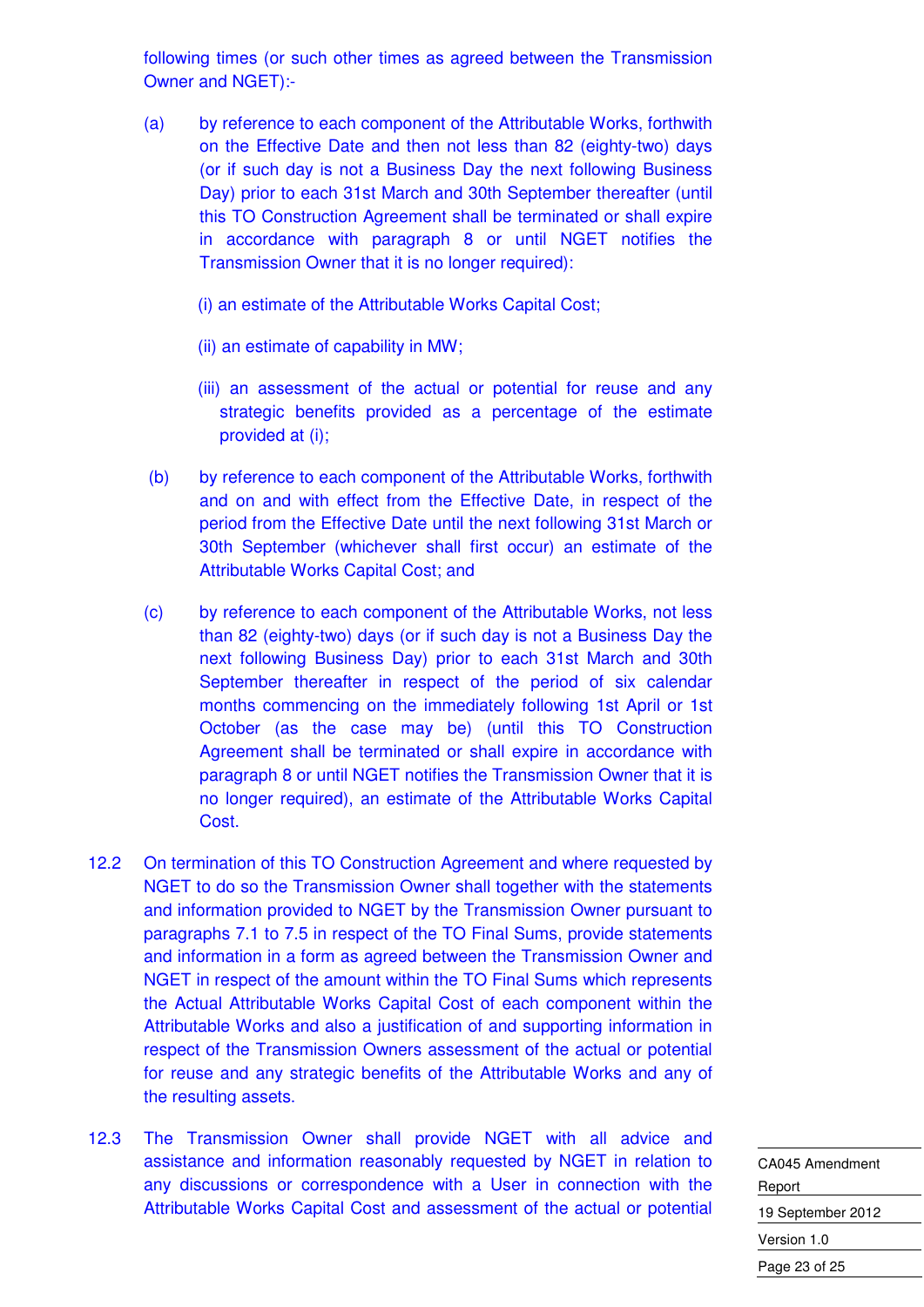for reuse and any strategic benefits of the Attributable Works and any of the resulting assets including the calculation and/or estimation of the same.

#### APPENDIX X

#### ATTRIBUTABLE WORKS

#### **Changes to Schedule 13 – NGET Requests for Statement of Works**

**Section 1 – Requirements for a NGET Request for a Statement of Works submitted by NGET to a Transmission Owner pursuant to Section D, Part Four, sub-paragraph 1.1.1:** 

1.1.7 If the Enabling Works are to be greater in scope than the MITS Connection Works, details (to the extent available to NGET) of the concerns, reasons or technical requirements that this is seeking to address.

#### "**User Commitment Methodology**

1.1.8 Confirmation that the above methodology is to be applied such that the Attributable Works provisions are required."

#### **Section 2 – Requirements for a NGET Request for a Statement of Works submitted by NGET to a Transmission Owner pursuant to Section D, Part Four, sub-paragraph 1.1.2:**

2.1.6 If the Enabling Works are to be greater in scope than the MITS Connection Works, details (to the extent available to NGET) of the concerns, reasons or technical requirements that this is seeking to address.

#### "**User Commitment methodology**

2.1.7 Confirmation that the above methodology is to be applied such that the Attributable Works provisions are required."

#### **At Section 3 – Requirements for a NGET Request for a Statement of Works submitted by NGET to a Transmission Owner pursuant to Section D, Part Four, sub-paragraph 1.1.3:**

3.1.4 If the Enabling Works are to be greater in scope than the MITS Connection Works, details (to the extent available to NGET) of the concerns, reasons or technical requirements that this is seeking to address.

#### "**User Commitment Methodology**

3.1.5 Confirmation that the above methodology is to be applied such that the Attributable Works provisions are required."

CA045 Amendment Report 19 September 2012 Version 1.0 Page 24 of 25